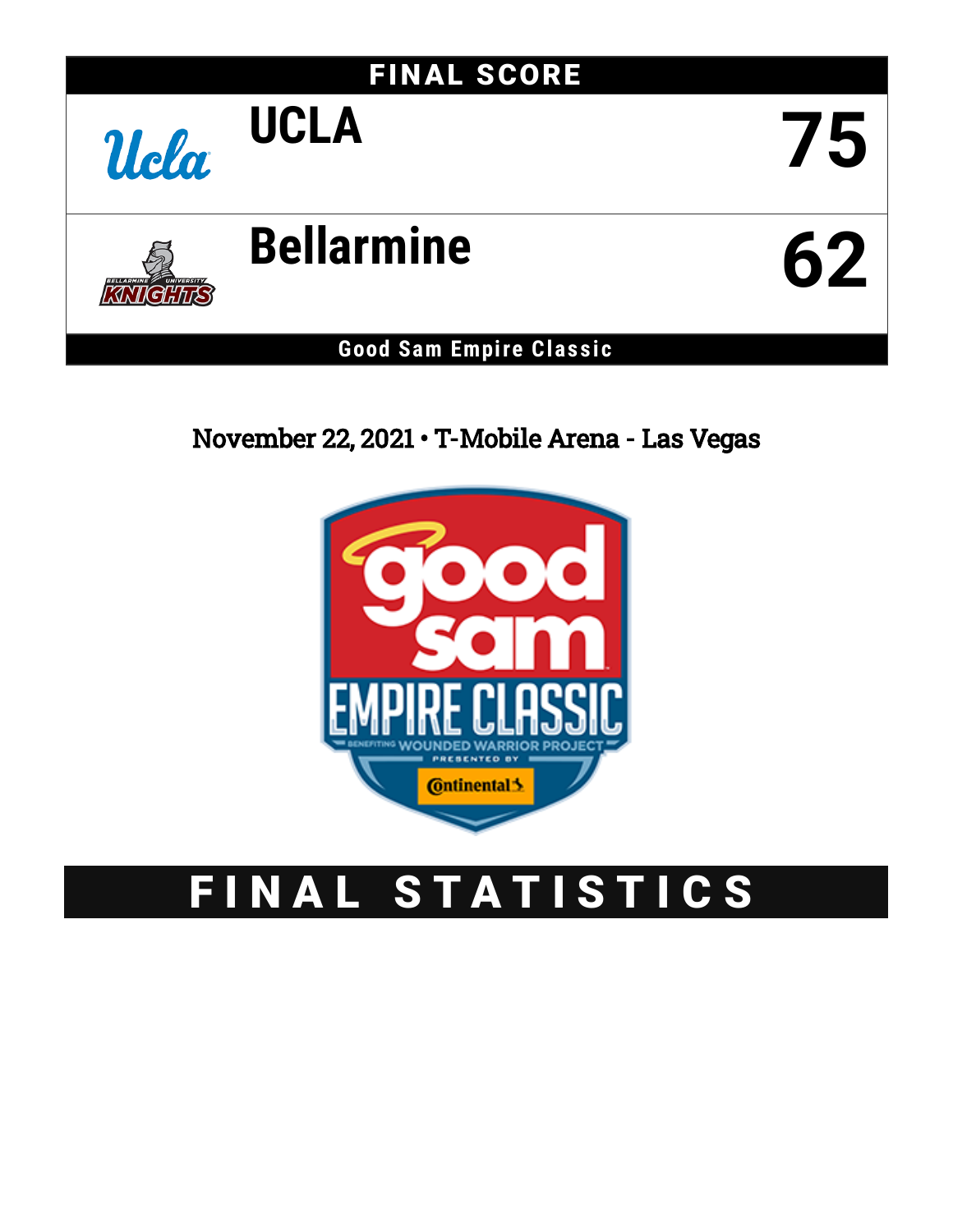### **Official Box Score UCLA vs Bellarmine Game Totals -- Final Statistics November 22, 2021 at T-Mobile Arena - Las Vegas**



## **UCLA 75**

| No. | Plaver                | S  | <b>Pts</b>    | FG       | 3FG      | FT      | 0R            | DR       | TR             | PF | A  | TO | <b>B</b> lk | Stl | Min            | $+/-$ |
|-----|-----------------------|----|---------------|----------|----------|---------|---------------|----------|----------------|----|----|----|-------------|-----|----------------|-------|
| 01  | <b>BERNARD, JULES</b> | G  | 5             | $2 - 8$  | $1-5$    | $0 - 0$ |               | 2        | 3              |    | 3  | 0  |             | 0   | 18             | 3     |
| 03  | JUZANG, JOHNNY        | G  | 13            | $5 - 14$ | $3-6$    | $0-0$   |               | 2        | 3              |    | 4  | 4  | 0           | 0   | 25             | $-3$  |
| 10  | CAMPBELL, TYGER       | G  | 2             | 1-7      | $0 - 6$  | $0 - 0$ | 0             | 2        | $\overline{2}$ | 2  | 5  | 0  | 0           | 2   | 30             | 13    |
| 15  | <b>JOHNSON, MYLES</b> | С  | 9             | $4-6$    | $0 - 0$  | $1 - 4$ | 8             | 3        | 11             |    |    |    | 3           | 2   | 25             | 6     |
| 24  | JAQUEZ JR., JAIME     | G  | 6             | $3 - 11$ | $0 - 2$  | $0 - 2$ | 2             | 6        | 8              | 0  | 5  | 0  |             | 4   | 33             | 15    |
| 00  | CLARK, JAYLEN         | G  | 6             | $3 - 5$  | $0 - 2$  | $0 - 0$ | 0             | 2        | $\overline{2}$ | 0  | 0  |    | $\Omega$    |     | 13             | 6     |
| 13  | KYMAN, JAKE           | G  | $\Omega$      | $0 - 1$  | $0 - 0$  | $0 - 0$ | 0             | $\Omega$ | $\Omega$       | 0  | 0  | 0  | $\Omega$    | 0   | 2              | -1    |
| 14  | NWUBA, KENNETH        | F. | $\mathcal{P}$ | $1 - 1$  | $0 - 0$  | $0 - 0$ | 0             | 1        |                |    | 0  |    | 0           | 0   | $\overline{7}$ | $-4$  |
| 23  | <b>WATSON, PEYTON</b> | G  | 19            | $9 - 12$ | $1 - 2$  | $0 - 0$ | $\mathcal{P}$ | 2        | 4              | 4  |    |    |             | 2   | 20             | 19    |
| 34  | SINGLETON, DAVID      | G  | 13            | $5 - 8$  | $3-4$    | $0 - 0$ |               | 1        | $\overline{2}$ | 3  | 4  | 2  | $\Omega$    |     | 26             | 11    |
|     | TEAM                  |    |               |          |          |         | 0             | 0        | $\Omega$       | 0  |    | 0  |             |     |                |       |
|     | TOTALS                |    |               | 75 33-73 | $8 - 27$ | $1 - 6$ | 15            | 21       | 36             | 13 | 23 | 10 | 4           | 12  | 199            |       |

| 2nd Half<br>Game                    | 18-36<br>$33 - 73$ | 50%<br>45.2% | $2 - 12$<br>$8 - 27$ | 17%<br>29.6% | $1 - 4$<br>$1 - 6$ | 25%<br>16.7% |
|-------------------------------------|--------------------|--------------|----------------------|--------------|--------------------|--------------|
| 1st Half                            | 15-37              | 41%          | հ-15                 | 40%          | 0-2                | 00%          |
| <b>Shooting By Period</b><br>Period | FG                 | FG%          | 3FG                  | 3FG%         | FТ                 | FT%          |

*Deadball Rebounds:* 6,1 *Last FG:* 2nd-00:14 *Biggest Run:* 11-0 *Largest lead:* By 23 at 2nd-15:44 *Technical Fouls:* None.

# **Bellarmine 62**

| No. | Player                 | S  | Pts      | FG       | 3FG      | FТ        | OR       | DR       | TR       | PF       | A              | TO       | Blk      | Stl          | Min            | $+/-$ |
|-----|------------------------|----|----------|----------|----------|-----------|----------|----------|----------|----------|----------------|----------|----------|--------------|----------------|-------|
| 00  | <b>CLAYCOMB, ETHAN</b> | F  | 9        | $2-6$    | 1-4      | $4 - 4$   | 0        |          |          | 2        | 3              |          | 0        | 0            | 33             | -17   |
| 01  | BETZ, JUSTON           | G  | 4        | $2 - 4$  | $0 - 1$  | $0 - 0$   |          | 4        | 5        | 3        | $\Omega$       | 2        | $\Omega$ | 2            | 34             | $-7$  |
| 13  | PENN, DYLAN            | G  | 19       | $8 - 17$ | $0 - 3$  | $3 - 3$   |          | 7        | 8        | 1        | 6              | 8        | $\Omega$ | $\mathbf{0}$ | 36             | -16   |
|     | 25 FLEMING, CJ         | G. | $12 \,$  | $3-9$    | $2 - 4$  | $4 - 4$   | 0        | 6        | 6        | 2        | $\overline{0}$ | $\Omega$ | $\Omega$ | 1            | 34             | $-12$ |
| 42  | <b>HOPF, CURT</b>      | F. | 10       | $4 - 7$  | $0 - 1$  | $2 - 2$   | 2        |          | 3        | 2        | 1              | 3        | $\Omega$ | $\Omega$     | 30             | $-13$ |
| 02  | PFRIEM, ALEC           | G  | 8        | $4-6$    | $0 - 2$  | $0 - 0$   | $\Omega$ | 3        | 3        | $\Omega$ | $\Omega$       | 1        | $\Omega$ | 1            | 21             | $-3$  |
| 10  | <b>TIPTON, GARRETT</b> | G  | $\Omega$ | $0 - 1$  | $0-0$    | $0 - 0$   | 0        | $\Omega$ | $\Omega$ |          |                | 2        | $\Omega$ | 0            |                | -3    |
| 14  | <b>DEVAULT, SAM</b>    | F  | $\Omega$ | $0 - 1$  | $0 - 0$  | $0 - 0$   | $\Omega$ | $\Omega$ | $\Omega$ | $\Omega$ | $\Omega$       | $\Omega$ | $\Omega$ | $\Omega$     | $\overline{4}$ | - 6   |
|     | <b>TEAM</b>            |    |          |          |          |           | 1        | $\Omega$ |          | 0        |                | 0        |          |              |                |       |
|     | <b>TOTALS</b>          |    |          | 62 23-51 | $3 - 15$ | $13 - 13$ | 5        | 22       | 27       | -11      | 11             | 17       | O        |              | 4 199          |       |

| Game                                | 23-51     | 45.1% | $3 - 15$ | $20.0\%$ | $13 - 13$ | $100.0\%$ |
|-------------------------------------|-----------|-------|----------|----------|-----------|-----------|
| 2nd Half                            | $13 - 23$ | 57%   | $2-5$    | 40%      | 9-9       | 100%      |
| 1st Half                            | 10-28     | 36%   | $1 - 10$ | 10%      | 4-4       | 100%      |
| <b>Shooting By Period</b><br>Period | FG        | FG%   | 3FG      | 3FG%     | FТ        | FT%       |

*Deadball Rebounds:* 1,2 *Last FG:* 2nd-00:06 *Biggest Run:* 9-0 *Largest lead:* By 4 at 1st-18:29 *Technical Fouls:* None.

| Game Notes:                                           | <b>Score</b>                         | 1st | 2nd | тот | <b>Points</b> | <b>UCL</b> | <b>BEL</b> |
|-------------------------------------------------------|--------------------------------------|-----|-----|-----|---------------|------------|------------|
| Officials: John Higgins, John Gaffney, Michael Irving | UCL                                  | 36  | 39  | 75  | In the Paint  | 40         | 34         |
| Start Time: 08:01 PM ET                               | <b>BEL</b>                           | 25  | 37  | 62  | Off Turns     | 24         |            |
| End Time: 09:54 PM ET                                 |                                      |     |     |     | 2nd Chance    | ີ          |            |
| Game Duration: 1:52<br>Neutral Court:                 | UCL led for 35:09. BEL led for 2:53. |     |     |     | Fast Break    |            |            |
|                                                       | Game was tied for 1:52               |     |     |     |               | $-$        |            |

**Game was tie**<br>**Times tied: 1** Lead Changes: 1

 $\overline{\phantom{a}}$ Bench 40 8 34/68 Per Poss 0.925 28/67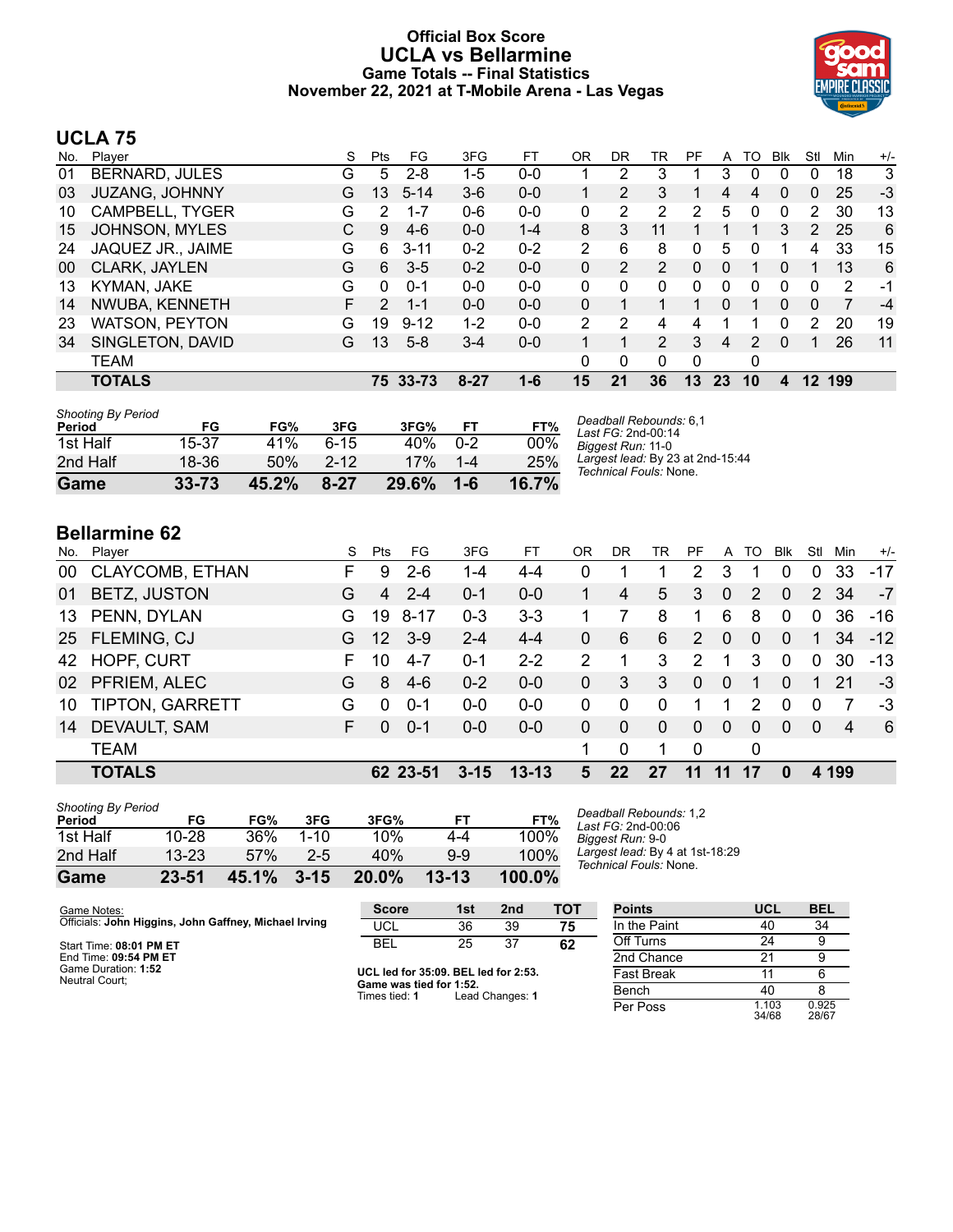#### **Official Box Score UCLA vs Bellarmine First Half Statistics Only November 22, 2021 at T-Mobile Arena - Las Vegas**



# **UCLA 36**

| No. | Plaver                | S  | <b>Pts</b> | <b>FG</b> | 3FG      | <b>FT</b> | <b>OR</b> | DR       | TR            | <b>PF</b> | A  | TO       | <b>B</b> lk | Stl          | Min | $+/-$ |
|-----|-----------------------|----|------------|-----------|----------|-----------|-----------|----------|---------------|-----------|----|----------|-------------|--------------|-----|-------|
| 01  | <b>BERNARD, JULES</b> | G  | 2          | $1 - 5$   | $0 - 2$  | $0 - 0$   |           |          | 2             |           | 3  | 0        |             | 0            | 13  |       |
| 03  | <b>JUZANG, JOHNNY</b> | G  | 11         | $4 - 10$  | $3 - 5$  | $0 - 0$   | 0         | $\Omega$ | 0             |           | 2  | 3        | 0           | 0            | 14  | 4     |
| 10  | CAMPBELL, TYGER       | G  | 0          | $0 - 3$   | $0 - 3$  | $0 - 0$   | 0         | 2        | 2             | 0         | 0  | 0        | 0           | 0            | 14  | 4     |
| 15  | <b>JOHNSON, MYLES</b> | С  | $\Omega$   | $0 - 1$   | $0 - 0$  | $0 - 2$   | 3         | 2        | 5             |           |    |          | 2           | $\mathbf{0}$ | 10  | 3     |
| 24  | JAQUEZ JR., JAIME     | G  | 0          | $0 - 4$   | $0 - 0$  | $0 - 0$   | 2         | 5        | 7             | 0         | 4  | 0        |             | 3            | 18  | 9     |
| 00  | CLARK, JAYLEN         | G  | 6          | $3 - 5$   | $0 - 2$  | $0 - 0$   | 0         | 2        | 2             | 0         | 0  |          | 0           |              | 9   | 10    |
| 13  | KYMAN, JAKE           | G  | 0          | $0 - 1$   | $0 - 0$  | $0 - 0$   | 0         | 0        | 0             | 0         | 0  | 0        | 0           | 0            | 2   | -1    |
| 14  | NWUBA, KENNETH        | F. | 0          | $0 - 0$   | $0 - 0$  | $0 - 0$   | 0         | 0        | 0             | 0         | 0  | $\Omega$ | 0           | $\Omega$     | 3   | 0     |
| 23  | <b>WATSON, PEYTON</b> | G  | 9          | $4 - 4$   | $1 - 1$  | $0 - 0$   | 0         | 1        | 1             | 0         |    | 0        | 0           | 1            | 9   | 10    |
| 34  | SINGLETON, DAVID      | G  | 8          | $3 - 4$   | $2 - 2$  | $0 - 0$   |           | 1        | $\mathcal{P}$ |           | 2  | 0        | 0           | 0            | 9   | 9     |
|     | <b>TEAM</b>           |    |            |           |          |           | 0         | 0        | 0             | 0         |    | 0        |             |              |     |       |
|     | <b>TOTALS</b>         |    |            | 36 15-37  | $6 - 15$ | $0 - 2$   |           | 14       | 21            | 4         | 13 | 5        | 3           | 5.           | 100 |       |
|     |                       |    |            |           |          |           |           |          |               |           |    |          |             |              |     |       |

| Shooting By Period<br>Period | FG        | FG%   | 3FG      | 3FG%  | FТ      | FT%   | Deadball Rebounds: 6,1<br>Last FG Half: UCL 2nd-00:14 |
|------------------------------|-----------|-------|----------|-------|---------|-------|-------------------------------------------------------|
| 1st Half                     | 15-37     | 41%   | 6-15     | 40%   | $0 - 2$ | 00%   |                                                       |
| Game                         | $33 - 73$ | 45.2% | $8 - 27$ | 29.6% | $1 - 6$ | 16.7% |                                                       |

# **Bellarmine 25**

| No. | Player                 | S  | <b>Pts</b>     | FG.      | 3FG      | FT      | <b>OR</b>     | <b>DR</b> | TR           | <b>PF</b>    | A              | <b>TO</b>      | <b>BIK</b> | Stl      | Min   | $+/-$     |
|-----|------------------------|----|----------------|----------|----------|---------|---------------|-----------|--------------|--------------|----------------|----------------|------------|----------|-------|-----------|
| 00  | <b>CLAYCOMB, ETHAN</b> | F. | 4              | 1-4      | $0 - 2$  | $2 - 2$ | 0             | 0         | 0            |              | 3              |                |            | 0        | 18    | -9        |
| 01  | BETZ, JUSTON           | G  | $\overline{2}$ | $1 - 2$  | $0 - 1$  | $0-0$   | 0             |           |              | 1            | $\Omega$       | $\Omega$       | $\Omega$   | $\Omega$ | 17    | $-2$      |
| 13  | PENN, DYLAN            | G  | 4              | $2 - 8$  | $0 - 3$  | $0-0$   | $\Omega$      | 4         | 4            | $\Omega$     | 2              | 3              | $\Omega$   | $\Omega$ | 16    | $-14$     |
|     | 25 FLEMING, CJ         | G  | 5              | $2 - 6$  | $1 - 2$  | $0-0$   | 0             | 5         | 5            | 2            | $\overline{0}$ | $\overline{0}$ | $\Omega$   |          | 17    | -7        |
|     | 42 HOPF, CURT          | F  | 6              | $2 - 3$  | $0 - 1$  | $2 - 2$ |               | 1         | 2            | 1            |                | 2              | $\Omega$   | $\Omega$ | 14    | $-13$     |
| 02  | PFRIEM, ALEC           | G  | 4              | $2 - 3$  | $0 - 1$  | $0-0$   | 0             | 2         | 2            | $\Omega$     | $\Omega$       | 0              | $\Omega$   |          | 10    | $-10^{-}$ |
| 10  | <b>TIPTON, GARRETT</b> | G  | 0              | $0 - 1$  | $0 - 0$  | $0-0$   | 0             | 0         | 0            | 1            | $\Omega$       | 2              | 0          | 0        | 4     | -6        |
| 14  | DEVAULT, SAM           | F. | $\Omega$       | $0 - 1$  | $0 - 0$  | $0-0$   | 0             | $\Omega$  | $\mathbf{0}$ | $\mathbf{0}$ | $\mathbf{0}$   | $\Omega$       | $\Omega$   | 0        | 4     | - 6       |
|     | <b>TEAM</b>            |    |                |          |          |         | 1.            | 0         |              | $\mathbf 0$  |                | 0              |            |          |       |           |
|     | <b>TOTALS</b>          |    |                | 25 10-28 | $1 - 10$ | $4 - 4$ | $\mathcal{P}$ | 13        | 15           | 6            | 6              | 8              | $\Omega$   |          | 2 100 |           |

| <b>Shooting By Period</b> |           |       |          |       |           |        |
|---------------------------|-----------|-------|----------|-------|-----------|--------|
| Period                    | FG        | FG%   | 3FG      | 3FG%  |           | FT%    |
| 1st Half                  | 10-28     | 36%   | $1 - 10$ | 10%   | 4-4       | 100%   |
| Game                      | $23 - 51$ | 45.1% | $3 - 15$ | 20.0% | $13 - 13$ | 100.0% |

*Deadball Rebounds:* 1,2 *Last FG Half:* BEL 2nd-00:06

| Game Notes:                                           | <b>Score</b> | 1st | 2nd | тот | <b>Points (This Period)</b> | <b>UCL</b>    | <b>BEL</b>     |
|-------------------------------------------------------|--------------|-----|-----|-----|-----------------------------|---------------|----------------|
| Officials: John Higgins, John Gaffney, Michael Irving | <b>UCL</b>   | 36  | 39  | 75  | In the Paint                | 12            |                |
| Start Time: 08:01 PM ET                               | <b>BEL</b>   | 25  | 37  | 62  | Off Turns                   |               |                |
| End Time: 09:54 PM ET                                 |              |     |     |     | 2nd Chance                  |               |                |
| Game Duration: 1:52<br>Neutral Court:                 |              |     |     |     | <b>Fast Break</b>           |               |                |
|                                                       |              |     |     |     | Bench                       | 23            |                |
|                                                       |              |     |     |     | Per Poss                    | .000<br>15/36 | 0.694<br>12/36 |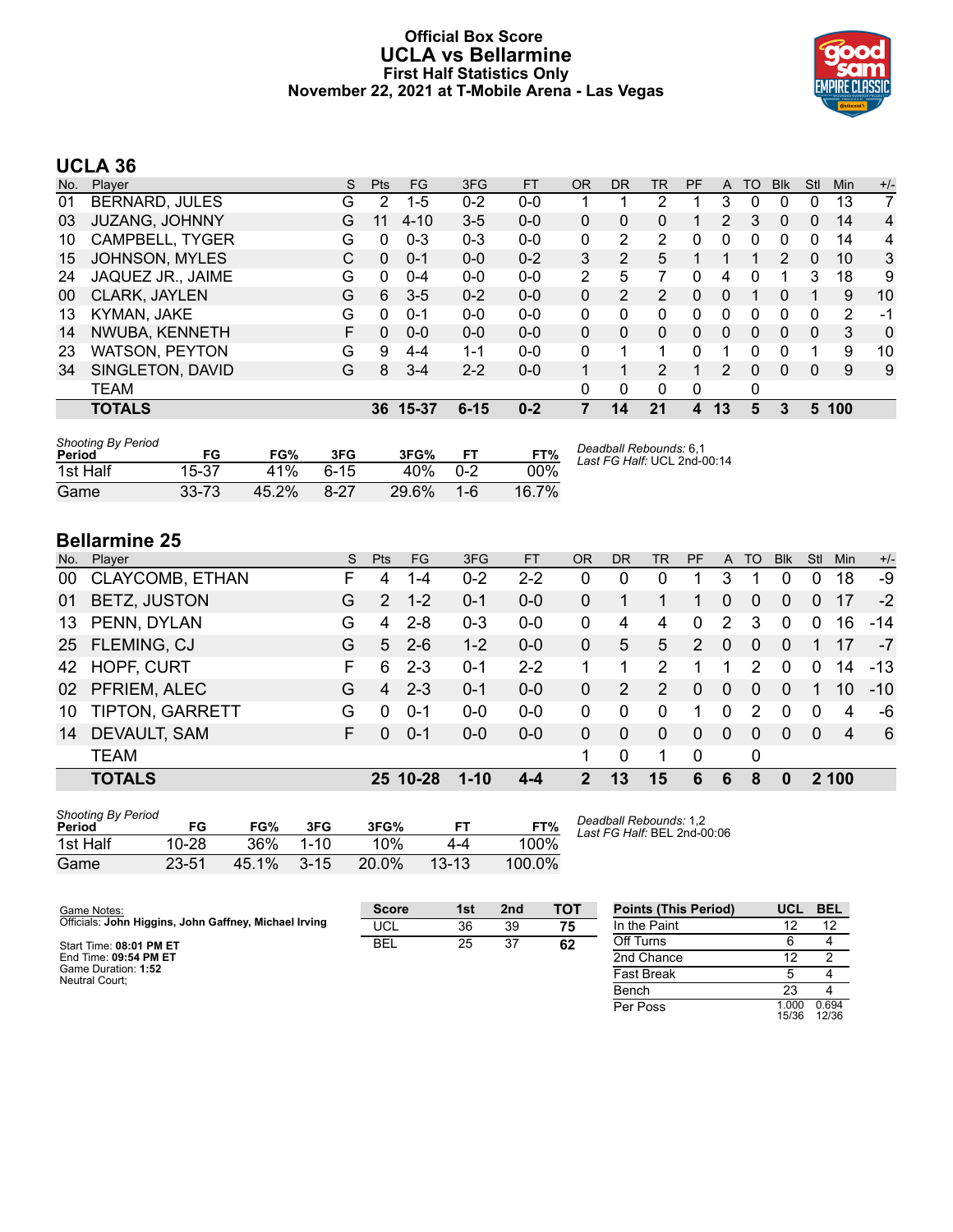#### **Official Play-By-Play UCLA vs Bellarmine First Half November 22, 2021 at T-Mobile Arena - Las Vegas**



### **Period 1**

<mark>Starters:</mark><br>UCLA: 1 BERNARD,JULES (G); 3 JUZANG,JOHNNY (G); 10 CAMPBELL,TYGER (G); 15 JOHNSON,MYLES (C); 24 JAQUEZ JR.,JAIME (G);<br>**Bellarmine**: 0 CLAYCOMB,ETHAN (F); 1 BETZ,JUSTON (G); 13 PENN,DYLAN (G); 25 FLEMING,CJ (G);

| <b>Time</b>    | <b>VISITORS: UCLA</b>                                          | <b>Score</b> | <b>Margin</b>  | <b>HOME: Bellarmine</b>                                      |
|----------------|----------------------------------------------------------------|--------------|----------------|--------------------------------------------------------------|
| 19:42          | MISSED 3PTR by JUZANG, JOHNNY                                  |              |                |                                                              |
| 19:36          |                                                                |              |                | REBOUND (DEF) by FLEMING, CJ                                 |
| 19:24          |                                                                |              |                | MISSED LAYUP by PENN, DYLAN                                  |
| 19:24          | BLOCK by JOHNSON, MYLES                                        |              |                |                                                              |
| 19:14          |                                                                |              |                | REBOUND (OFF) by HOPF, CURT                                  |
| 19:14          | FOUL (PERSONAL) by JOHNSON, MYLES                              |              |                |                                                              |
| 19:14          |                                                                | $1 - 0$      | H <sub>1</sub> | GOOD! FT by HOPF, CURT                                       |
| 19:14          | SUB OUT: JOHNSON, MYLES                                        |              |                |                                                              |
| 19:14<br>19:14 | SUB IN: NWUBA, KENNETH                                         | $2 - 0$      | H <sub>2</sub> | GOOD! FT by HOPF, CURT                                       |
| 18:57          | MISSED 3PTR by CAMPBELL, TYGER                                 |              |                |                                                              |
| 18:52          |                                                                |              |                | REBOUND (DEF) by PENN, DYLAN                                 |
| 18:29          |                                                                | $4 - 0$      | H4             | GOOD! JUMPER by PENN, DYLAN [PNT]                            |
| 18:12          | MISSED 3PTR by CAMPBELL, TYGER                                 |              |                |                                                              |
| 18:07          | REBOUND (OFF) by BERNARD, JULES                                |              |                |                                                              |
| 18:05          | GOOD! 3PTR by JUZANG, JOHNNY                                   | $4 - 3$      | H <sub>1</sub> |                                                              |
| 18:05          | ASSIST by BERNARD, JULES                                       |              |                |                                                              |
| 17:35          |                                                                |              |                | MISSED 3PTR by PENN, DYLAN                                   |
| 17:30          | REBOUND (DEF) by JAQUEZ JR., JAIME                             |              |                |                                                              |
| 17:27          | MISSED JUMPER by BERNARD, JULES                                |              |                |                                                              |
| 17:23          |                                                                |              |                | REBOUND (DEF) by FLEMING, CJ                                 |
| 17:18          |                                                                |              |                | TURNOVER (DRIBBLING) by PENN, DYLAN                          |
| 17:03          | MISSED LAYUP by JAQUEZ JR., JAIME                              |              |                |                                                              |
| 16:59          |                                                                |              |                | REBOUND (DEF) by HOPF, CURT                                  |
| 16:59<br>16:56 | MISSED LAYUP by JAQUEZ JR., JAIME                              |              |                | TURNOVER (TRAVEL) by HOPF, CURT                              |
| 16:52          | REBOUND (OFF) by JAQUEZ JR., JAIME                             |              |                |                                                              |
| 16:51          | MISSED LAYUP by JAQUEZ JR., JAIME                              |              |                |                                                              |
| 16:50          |                                                                |              |                | REBOUND (DEF) by TEAM                                        |
| 16:39          |                                                                |              |                | MISSED LAYUP by PENN, DYLAN                                  |
| 16:39          | BLOCK by JAQUEZ JR., JAIME                                     |              |                |                                                              |
| 16:36          |                                                                |              |                | REBOUND (OFF) by TEAM                                        |
| 16:36          | SUB OUT: NWUBA, KENNETH                                        |              |                |                                                              |
| 16:36          | SUB IN: CLARK, JAYLEN                                          |              |                |                                                              |
| 16:21          |                                                                |              |                | MISSED 3PTR by CLAYCOMB, ETHAN                               |
| 16:21          | REBOUND (DEF) by CAMPBELL, TYGER                               |              |                |                                                              |
| 16:21          | GOOD! 3PTR by JUZANG, JOHNNY [FB]                              | $4-6$        | V <sub>2</sub> |                                                              |
| 16:04          |                                                                | $6-6$        | $\top$         | GOOD! LAYUP by CLAYCOMB, ETHAN [PNT]                         |
| 16:04          |                                                                |              |                | ASSIST by HOPF, CURT                                         |
| 15:37<br>15:33 | MISSED JUMPER by BERNARD, JULES                                |              |                |                                                              |
| 15:10          |                                                                |              |                | REBOUND (DEF) by FLEMING, CJ<br>MISSED JUMPER by FLEMING, CJ |
| 15:05          | REBOUND (DEF) by CLARK, JAYLEN                                 |              |                |                                                              |
| 15:02          |                                                                |              |                | FOUL (PERSONAL) by BETZ, JUSTON                              |
| 15:02          |                                                                |              |                |                                                              |
| 15:02          |                                                                |              |                | SUB OUT: FLEMING, CJ                                         |
| 15:02          |                                                                |              |                | SUB OUT: HOPF, CURT                                          |
| 15:02          |                                                                |              |                | SUB IN: PFRIEM, ALEC                                         |
| 15:02          |                                                                |              |                | SUB IN: TIPTON, GARRETT                                      |
| 15:02          | SUB OUT: BERNARD, JULES                                        |              |                |                                                              |
| 15:02          | SUB IN: SINGLETON, DAVID                                       |              |                |                                                              |
| 14:58          | GOOD! DUNK by CLARK, JAYLEN [PNT]                              | $6 - 8$      | V <sub>2</sub> |                                                              |
| 14:58          | ASSIST by JUZANG, JOHNNY                                       |              |                |                                                              |
| 14:44          |                                                                |              |                | TURNOVER (BADPASS) by TIPTON, GARRETT                        |
| 14:28          |                                                                |              |                | FOUL (PERSONAL) by TIPTON, GARRETT                           |
| 14:22          | GOOD! LAYUP by CLARK, JAYLEN [PNT]<br>ASSIST by JUZANG, JOHNNY | $6 - 10$     | V <sub>4</sub> |                                                              |
| 14:22<br>13:49 |                                                                |              |                | MISSED 3PTR by BETZ, JUSTON                                  |
| 13:45          | REBOUND (DEF) by CAMPBELL, TYGER                               |              |                |                                                              |
| 13:37          | MISSED 3PTR by CAMPBELL, TYGER                                 |              |                |                                                              |
| 13:32          |                                                                |              |                | REBOUND (DEF) by PENN, DYLAN                                 |
| 13:25          |                                                                |              |                | MISSED 3PTR by CLAYCOMB, ETHAN                               |
| 13:21          | REBOUND (DEF) by JAQUEZ JR., JAIME                             |              |                |                                                              |
| 13:11          | TURNOVER (TRAVEL) by CLARK, JAYLEN                             |              |                |                                                              |
| 13:11          |                                                                |              |                | SUB OUT: CLAYCOMB, ETHAN                                     |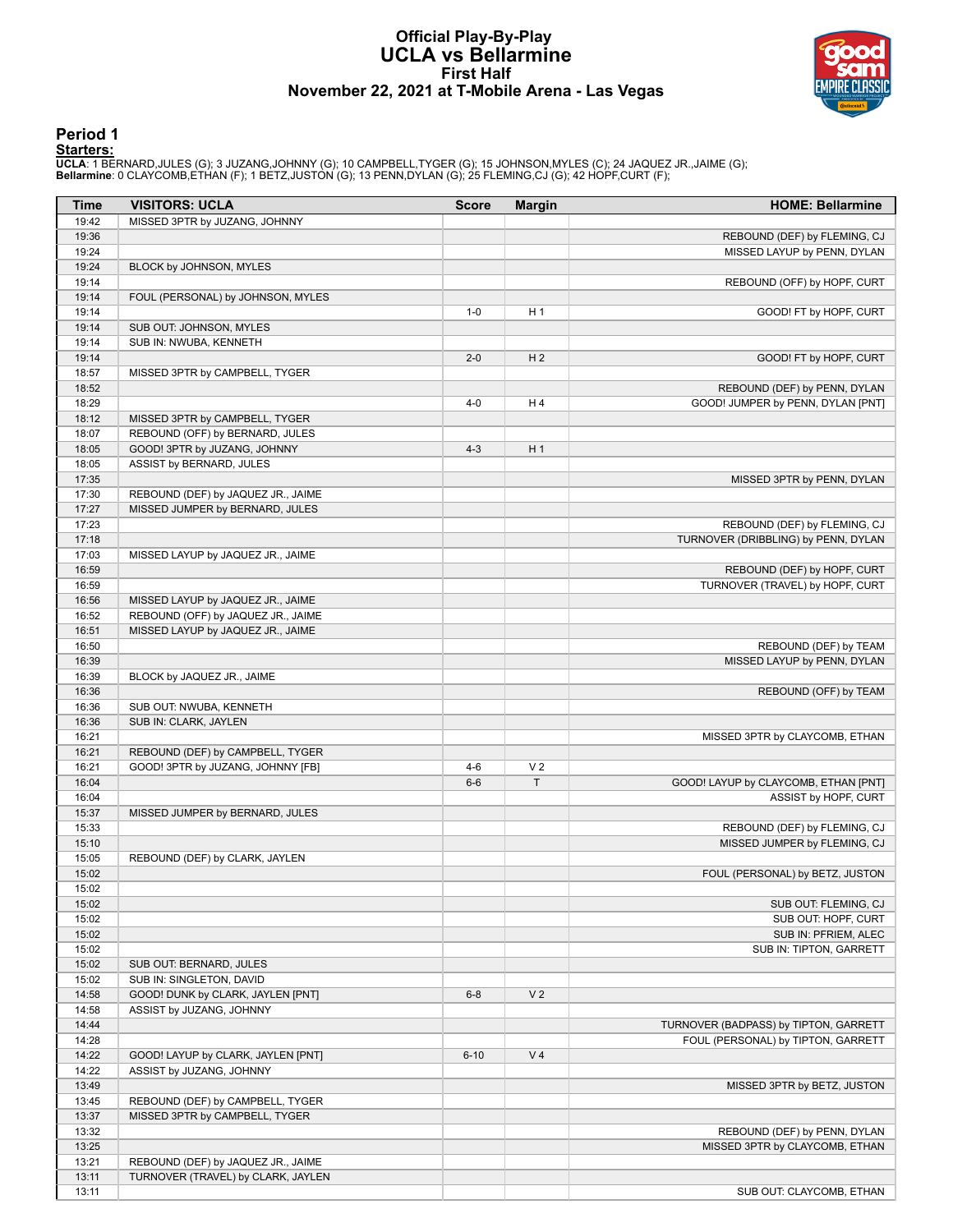| Time           | <b>VISITORS: UCLA</b>                 | <b>Score</b> | <b>Margin</b>   | <b>HOME: Bellarmine</b>                             |
|----------------|---------------------------------------|--------------|-----------------|-----------------------------------------------------|
| 13:11          |                                       |              |                 | SUB OUT: BETZ, JUSTON                               |
| 13:11          |                                       |              |                 | SUB IN: FLEMING, CJ                                 |
| 13:11          |                                       |              |                 | SUB IN: HOPF, CURT                                  |
| 13:11          | SUB OUT: JUZANG, JOHNNY               |              |                 |                                                     |
| 13:11          | SUB OUT: CAMPBELL, TYGER              |              |                 |                                                     |
| 13:11          | SUB OUT: JAQUEZ JR., JAIME            |              |                 |                                                     |
| 13:11          | SUB IN: BERNARD, JULES                |              |                 |                                                     |
| 13:11          | SUB IN: JOHNSON, MYLES                |              |                 |                                                     |
| 13:11          | SUB IN: WATSON, PEYTON                |              |                 |                                                     |
| 12:54          |                                       | $8 - 10$     | V <sub>2</sub>  | GOOD! LAYUP by HOPF, CURT                           |
| 12:54          |                                       |              |                 | ASSIST by PENN, DYLAN                               |
| 12:32          | MISSED JUMPER by JOHNSON, MYLES       |              |                 |                                                     |
| 12:30          | REBOUND (OFF) by TEAM                 |              |                 |                                                     |
| 12:27          | GOOD! JUMPER by SINGLETON, DAVID      | $8 - 12$     | V <sub>4</sub>  |                                                     |
| 12:27          | ASSIST by BERNARD, JULES              |              |                 |                                                     |
| 12:15          |                                       |              |                 | MISSED 3PTR by PFRIEM, ALEC                         |
| 12:09          | REBOUND (DEF) by JOHNSON, MYLES       |              |                 |                                                     |
| 12:01          | GOOD! JUMPER by BERNARD, JULES        | $8 - 14$     | $V_6$           |                                                     |
| 11:47          |                                       |              |                 | TURNOVER (BADPASS) by TIPTON, GARRETT               |
| 11:47          | STEAL by WATSON, PEYTON               |              |                 |                                                     |
| 11:41          | MISSED 3PTR by CLARK, JAYLEN          |              |                 |                                                     |
| 11:36          |                                       |              |                 | REBOUND (DEF) by PENN, DYLAN                        |
| 11:34          |                                       |              |                 | MISSED LAYUP by TIPTON, GARRETT                     |
| 11:31          | REBOUND (DEF) by SINGLETON, DAVID     |              |                 |                                                     |
| 11:11          |                                       |              |                 |                                                     |
| 11:11<br>11:11 |                                       |              |                 | SUB OUT: TIPTON, GARRETT<br>SUB IN: CLAYCOMB, ETHAN |
| 11:11          | SUB OUT: CLARK, JAYLEN                |              |                 |                                                     |
| 11:11          | SUB IN: JAQUEZ JR., JAIME             |              |                 |                                                     |
| 11:09          | GOOD! JUMPER by WATSON, PEYTON        | $8 - 16$     | V8              |                                                     |
| 11:09          | ASSIST by SINGLETON, DAVID            |              |                 |                                                     |
| 10:44          |                                       |              |                 | MISSED 3PTR by PENN, DYLAN                          |
| 10:39          | REBOUND (DEF) by JAQUEZ JR., JAIME    |              |                 |                                                     |
| 10:30          | GOOD! 3PTR by SINGLETON, DAVID        | $8 - 19$     | $V$ 11          |                                                     |
| 10:30          | ASSIST by JAQUEZ JR., JAIME           |              |                 |                                                     |
| 10:03          |                                       |              |                 | TURNOVER (LOSTBALL) by PENN, DYLAN                  |
| 10:03          | STEAL by JAQUEZ JR., JAIME            |              |                 |                                                     |
| 09:58          | GOOD! DUNK by WATSON, PEYTON [FB/PNT] | $8 - 21$     | V <sub>13</sub> |                                                     |
| 09:58          | ASSIST by JAQUEZ JR., JAIME           |              |                 |                                                     |
| 09:55          |                                       |              |                 | TIMEOUT 30SEC                                       |
| 09:55          |                                       |              |                 | SUB OUT: PENN, DYLAN                                |
| 09:55          |                                       |              |                 | SUB IN: BETZ, JUSTON                                |
| 09:55          | SUB OUT: SINGLETON, DAVID             |              |                 |                                                     |
| 09:55          | SUB IN: JUZANG, JOHNNY                |              |                 |                                                     |
| 09:39          |                                       | $10 - 21$    | $V$ 11          | GOOD! LAYUP by PFRIEM, ALEC                         |
| 09:39          |                                       |              |                 | ASSIST by CLAYCOMB, ETHAN                           |
| 09:34          | TURNOVER (LOSTBALL) by JUZANG, JOHNNY |              |                 |                                                     |
| 09:34          |                                       |              |                 | STEAL by PFRIEM, ALEC                               |
| 09:24          |                                       |              |                 | MISSED LAYUP by FLEMING, CJ                         |
| 09:24          | REBOUND (DEF) by BERNARD, JULES       |              |                 |                                                     |
| 09:24          |                                       |              |                 | FOUL (PERSONAL) by HOPF, CURT                       |
| 09:24          | MISSED FT by JOHNSON, MYLES           |              |                 |                                                     |
| 09:24          | REBOUND (OFF) by TEAM                 |              |                 |                                                     |
| 09:24          | MISSED FT by JOHNSON, MYLES           |              |                 |                                                     |
| 09:24          | REBOUND (OFF) by JAQUEZ JR., JAIME    |              |                 |                                                     |
| 09:22          | GOOD! DUNK by WATSON, PEYTON          | $10 - 23$    | V <sub>13</sub> |                                                     |
| 09:22          | ASSIST by JAQUEZ JR., JAIME           |              |                 |                                                     |
| 09:03          |                                       |              |                 | MISSED 3PTR by FLEMING, CJ                          |
| 08:59          | REBOUND (DEF) by WATSON, PEYTON       |              |                 |                                                     |
| 08:50          |                                       |              |                 | FOUL (PERSONAL) by FLEMING, CJ                      |
| 08:48          | MISSED JUMPER by JUZANG, JOHNNY       |              |                 |                                                     |
| 08:44          |                                       |              |                 | REBOUND (DEF) by TEAM                               |
| 08:34          |                                       |              |                 | MISSED 3PTR by HOPF, CURT                           |
| 08:29          | REBOUND (DEF) by JOHNSON, MYLES       |              |                 |                                                     |
| 08:29          |                                       |              |                 | SUB OUT: PFRIEM, ALEC                               |
| 08:29          |                                       |              |                 | SUB IN: PENN, DYLAN                                 |
| 08:29          | SUB OUT: BERNARD, JULES               |              |                 |                                                     |
| 08:29          | SUB OUT: JOHNSON, MYLES               |              |                 |                                                     |
| 08:29          | SUB IN: CLARK, JAYLEN                 |              |                 |                                                     |
| 08:29          | SUB IN: CAMPBELL, TYGER               |              |                 |                                                     |
| 08:06          | MISSED 3PTR by JUZANG, JOHNNY         |              |                 |                                                     |
| 08:02          |                                       |              |                 | REBOUND (DEF) by FLEMING, CJ                        |
| 07:56          |                                       |              |                 | MISSED JUMPER by CLAYCOMB, ETHAN                    |
| 07:52<br>07:47 | REBOUND (DEF) by JAQUEZ JR., JAIME    | $10 - 26$    | V <sub>16</sub> |                                                     |
| 07:47          | GOOD! 3PTR by WATSON, PEYTON          |              |                 |                                                     |
|                | ASSIST by JAQUEZ JR., JAIME           |              |                 |                                                     |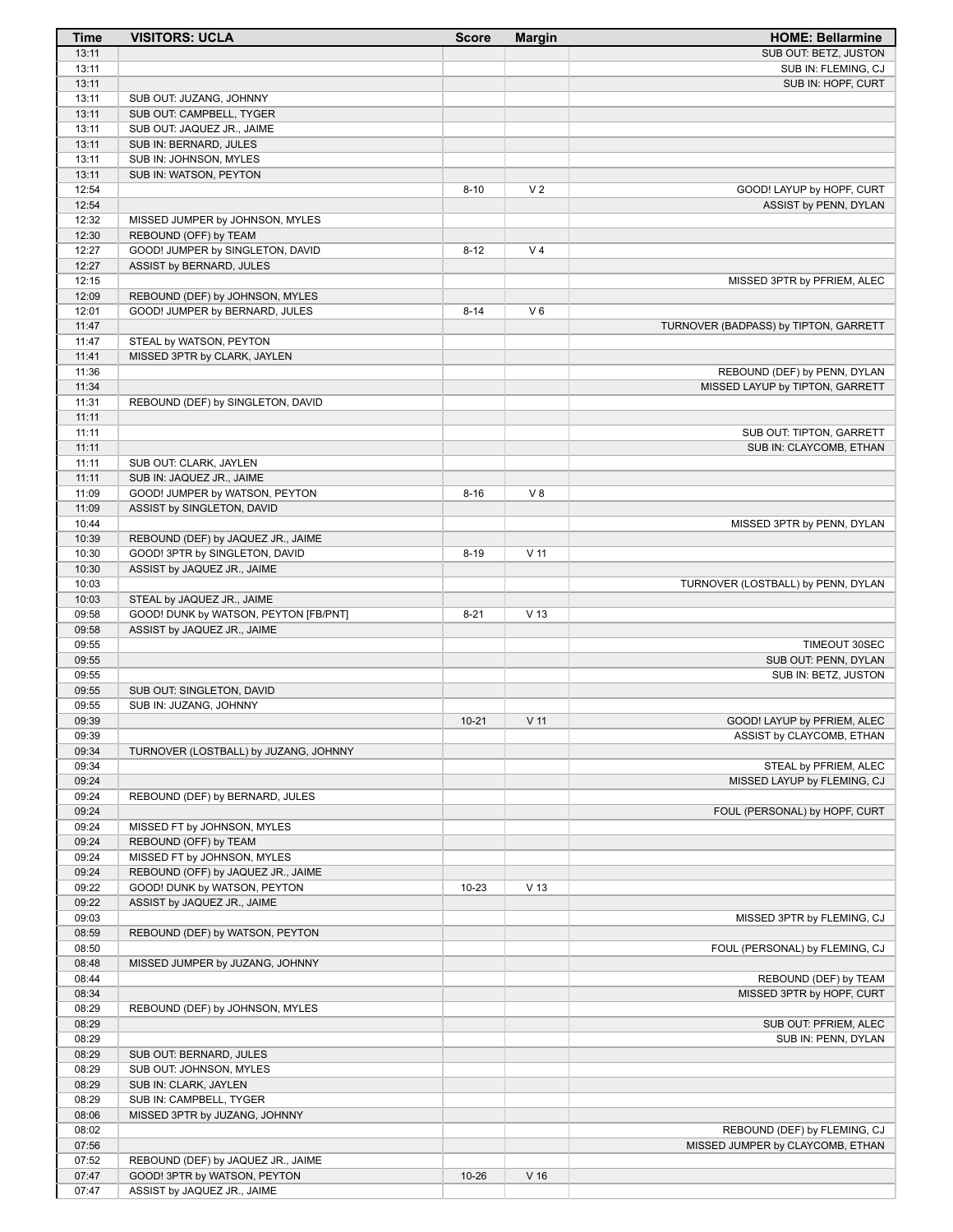| Time           | <b>VISITORS: UCLA</b>                                    | <b>Score</b> | <b>Margin</b>   | <b>HOME: Bellarmine</b>                                   |
|----------------|----------------------------------------------------------|--------------|-----------------|-----------------------------------------------------------|
| 07:31          | FOUL (PERSONAL) by JUZANG, JOHNNY                        |              |                 |                                                           |
| 07:31          |                                                          |              |                 |                                                           |
| 07:13<br>07:13 |                                                          |              |                 | TURNOVER (LOSTBALL) by HOPF, CURT                         |
| 07:13          | STEAL by JAQUEZ JR., JAIME                               |              |                 | FOUL (PERSONAL) by CLAYCOMB, ETHAN                        |
| 06:55          | TURNOVER (DRIBBLING) by JUZANG, JOHNNY                   |              |                 |                                                           |
| 06:38          |                                                          |              |                 | MISSED LAYUP by PENN, DYLAN                               |
| 06:35          | REBOUND (DEF) by CLARK, JAYLEN                           |              |                 |                                                           |
| 06:24          | TURNOVER (BADPASS) by JUZANG, JOHNNY                     |              |                 |                                                           |
| 06:24          | SUB OUT: JUZANG, JOHNNY                                  |              |                 |                                                           |
| 06:24          | SUB OUT: WATSON, PEYTON                                  |              |                 |                                                           |
| 06:24<br>06:24 | SUB IN: BERNARD, JULES<br>SUB IN: SINGLETON, DAVID       |              |                 |                                                           |
| 05:58          |                                                          |              |                 | MISSED LAYUP by FLEMING, CJ                               |
| 05:56          | REBOUND (DEF) by TEAM                                    |              |                 |                                                           |
| 05:56          | SUB OUT: CLARK, JAYLEN                                   |              |                 |                                                           |
| 05:56          | SUB IN: JOHNSON, MYLES                                   |              |                 |                                                           |
| 05:48          | GOOD! 3PTR by SINGLETON, DAVID                           | 10-29        | $V$ 19          |                                                           |
| 05:48          | ASSIST by BERNARD, JULES                                 |              |                 |                                                           |
| 05:28<br>05:28 | FOUL (PERSONAL) by SINGLETON, DAVID                      |              |                 |                                                           |
| 05:28          |                                                          |              |                 | SUB OUT: HOPF, CURT<br>SUB IN: DEVAULT, SAM               |
| 05:19          |                                                          |              |                 | TURNOVER (LOSTBALL) by PENN, DYLAN                        |
| 05:19          | STEAL by JAQUEZ JR., JAIME                               |              |                 |                                                           |
| 05:11          | MISSED 3PTR by BERNARD, JULES                            |              |                 |                                                           |
| 05:08          |                                                          |              |                 | REBOUND (DEF) by BETZ, JUSTON                             |
| 05:03          |                                                          | 13-29        | $V$ 16          | GOOD! 3PTR by FLEMING, CJ                                 |
| 05:03<br>04:51 | TURNOVER (LOSTBALL) by JOHNSON, MYLES                    |              |                 | ASSIST by CLAYCOMB, ETHAN                                 |
| 04:51          |                                                          |              |                 | STEAL by FLEMING, CJ                                      |
| 04:24          |                                                          | 15-29        | V <sub>14</sub> | GOOD! JUMPER by PENN, DYLAN                               |
| 04:02          | MISSED JUMPER by SINGLETON, DAVID                        |              |                 |                                                           |
| 03:57          |                                                          |              |                 | REBOUND (DEF) by PENN, DYLAN                              |
| 03:51          |                                                          |              |                 | MISSED 3PTR by PENN, DYLAN                                |
| 03:47          | REBOUND (DEF) by JAQUEZ JR., JAIME                       |              |                 |                                                           |
| 03:29          | MISSED 3PTR by BERNARD, JULES                            |              |                 |                                                           |
| 03:25<br>03:21 | FOUL (PERSONAL) by BERNARD, JULES                        |              |                 | REBOUND (DEF) by FLEMING, CJ                              |
| 03:21          |                                                          |              |                 |                                                           |
| 03:21          |                                                          |              |                 | SUB OUT: PENN, DYLAN                                      |
| 03:21          |                                                          |              |                 | SUB IN: PFRIEM, ALEC                                      |
|                | SUB OUT: BERNARD, JULES                                  |              |                 |                                                           |
| 03:21          |                                                          |              |                 |                                                           |
| 03:21          | SUB OUT: SINGLETON, DAVID                                |              |                 |                                                           |
| 03:21          | SUB IN: JUZANG, JOHNNY                                   |              |                 |                                                           |
| 03:21          | SUB IN: KYMAN, JAKE                                      |              |                 |                                                           |
| 03:21          |                                                          | 16-29        | V <sub>13</sub> | GOOD! FT by CLAYCOMB, ETHAN [FB]                          |
| 03:21<br>03:03 | MISSED LAYUP by JUZANG, JOHNNY                           | 17-29        | V <sub>12</sub> | GOOD! FT by CLAYCOMB, ETHAN [FB]                          |
| 02:59          | REBOUND (OFF) by JOHNSON, MYLES                          |              |                 |                                                           |
| 02:59          |                                                          |              |                 | FOUL (PERSONAL) by FLEMING, CJ                            |
| 02:57          | MISSED JUMPER by KYMAN, JAKE                             |              |                 |                                                           |
| 02:53          |                                                          |              |                 | REBOUND (DEF) by PFRIEM, ALEC                             |
| 02:27          |                                                          | 19-29        | $V$ 10          | GOOD! JUMPER by BETZ, JUSTON                              |
| 02:07          | MISSED JUMPER by JUZANG, JOHNNY                          |              |                 |                                                           |
| 02:02          | REBOUND (OFF) by JOHNSON, MYLES                          | 19-32        |                 |                                                           |
| 02:01<br>02:01 | GOOD! 3PTR by JUZANG, JOHNNY<br>ASSIST by JOHNSON, MYLES |              | V <sub>13</sub> |                                                           |
| 01:50          |                                                          |              |                 | MISSED JUMPER by DEVAULT, SAM                             |
| 01:50          |                                                          |              |                 | REBOUND (OFF) by TEAM                                     |
| 01:50          | BLOCK by JOHNSON, MYLES                                  |              |                 |                                                           |
| 01:45          |                                                          |              |                 | SUB OUT: DEVAULT, SAM                                     |
| 01:45          |                                                          |              |                 | SUB OUT: FLEMING, CJ                                      |
| 01:45          |                                                          |              |                 | SUB IN: PENN, DYLAN                                       |
| 01:45<br>01:45 | SUB OUT: KYMAN, JAKE                                     |              |                 | SUB IN: HOPF, CURT                                        |
| 01:45          | SUB OUT: JOHNSON, MYLES                                  |              |                 |                                                           |
| 01:45          | SUB IN: CLARK, JAYLEN                                    |              |                 |                                                           |
| 01:45          | SUB IN: WATSON, PEYTON                                   |              |                 |                                                           |
| 01:44          |                                                          |              |                 | TURNOVER (LOSTBALL) by CLAYCOMB, ETHAN                    |
| 01:44          | STEAL by CLARK, JAYLEN                                   |              |                 |                                                           |
| 01:38          | GOOD! LAYUP by CLARK, JAYLEN [PNT]                       | 19-34        | V <sub>15</sub> |                                                           |
| 01:38          | ASSIST by WATSON, PEYTON                                 |              |                 |                                                           |
| 01:30<br>01:30 |                                                          | $21 - 34$    | V <sub>13</sub> | GOOD! LAYUP by PFRIEM, ALEC [FB]<br>ASSIST by PENN, DYLAN |
| 01:02          | MISSED 3PTR by CLARK, JAYLEN                             |              |                 |                                                           |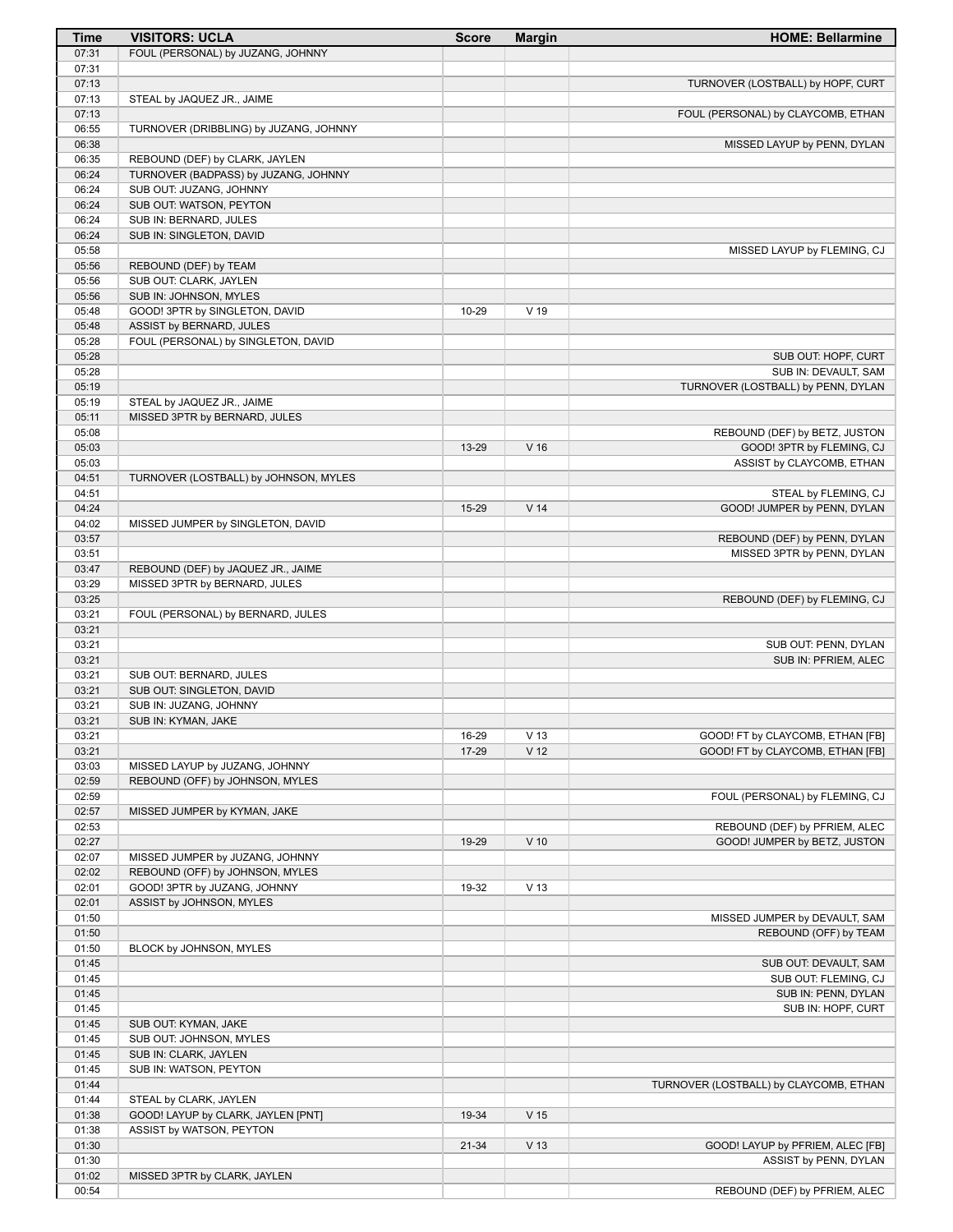| <b>Time</b> | <b>VISITORS: UCLA</b>               | <b>Score</b> | <b>Margin</b>   | <b>HOME: Bellarmine</b>     |
|-------------|-------------------------------------|--------------|-----------------|-----------------------------|
| 00:50       |                                     |              |                 | SUB OUT: PENN, DYLAN        |
| 00:50       |                                     |              |                 | SUB IN: FLEMING, CJ         |
| 00:50       | SUB OUT: CAMPBELL, TYGER            |              |                 |                             |
| 00:50       | SUB IN: SINGLETON, DAVID            |              |                 |                             |
| 00:50       | SUB OUT: CLARK, JAYLEN              |              |                 |                             |
| 00:50       | SUB IN: JOHNSON, MYLES              |              |                 |                             |
| 00:40       |                                     | 23-34        | V <sub>11</sub> | GOOD! LAYUP by HOPF, CURT   |
| 00:40       |                                     |              |                 | ASSIST by CLAYCOMB. ETHAN   |
| 00:24       | MISSED JUMPER by JAQUEZ JR., JAIME  |              |                 |                             |
| 00:22       | REBOUND (OFF) by JOHNSON, MYLES     |              |                 |                             |
| 00:21       | MISSED JUMPER by JUZANG, JOHNNY     |              |                 |                             |
| 00:17       | REBOUND (OFF) by SINGLETON, DAVID   |              |                 |                             |
| 00:17       | GOOD! LAYUP by JUZANG, JOHNNY [PNT] | 23-36        | V <sub>13</sub> |                             |
| 00:17       | ASSIST by SINGLETON, DAVID          |              |                 |                             |
| 00:04       |                                     | 25-36        | V <sub>11</sub> | GOOD! JUMPER by FLEMING. CJ |

# **UCLA 36, Bellarmine 25**

| <b>Points (This Period)</b> | UCL            | BEL            |
|-----------------------------|----------------|----------------|
| In the Paint                | 12             | 12             |
| Off Turns                   |                |                |
| 2nd Chance                  | 12             |                |
| <b>Fast Break</b>           | 5              |                |
| Bench                       | 23             |                |
| Per Poss                    | 1.000<br>15/36 | 0.694<br>12/36 |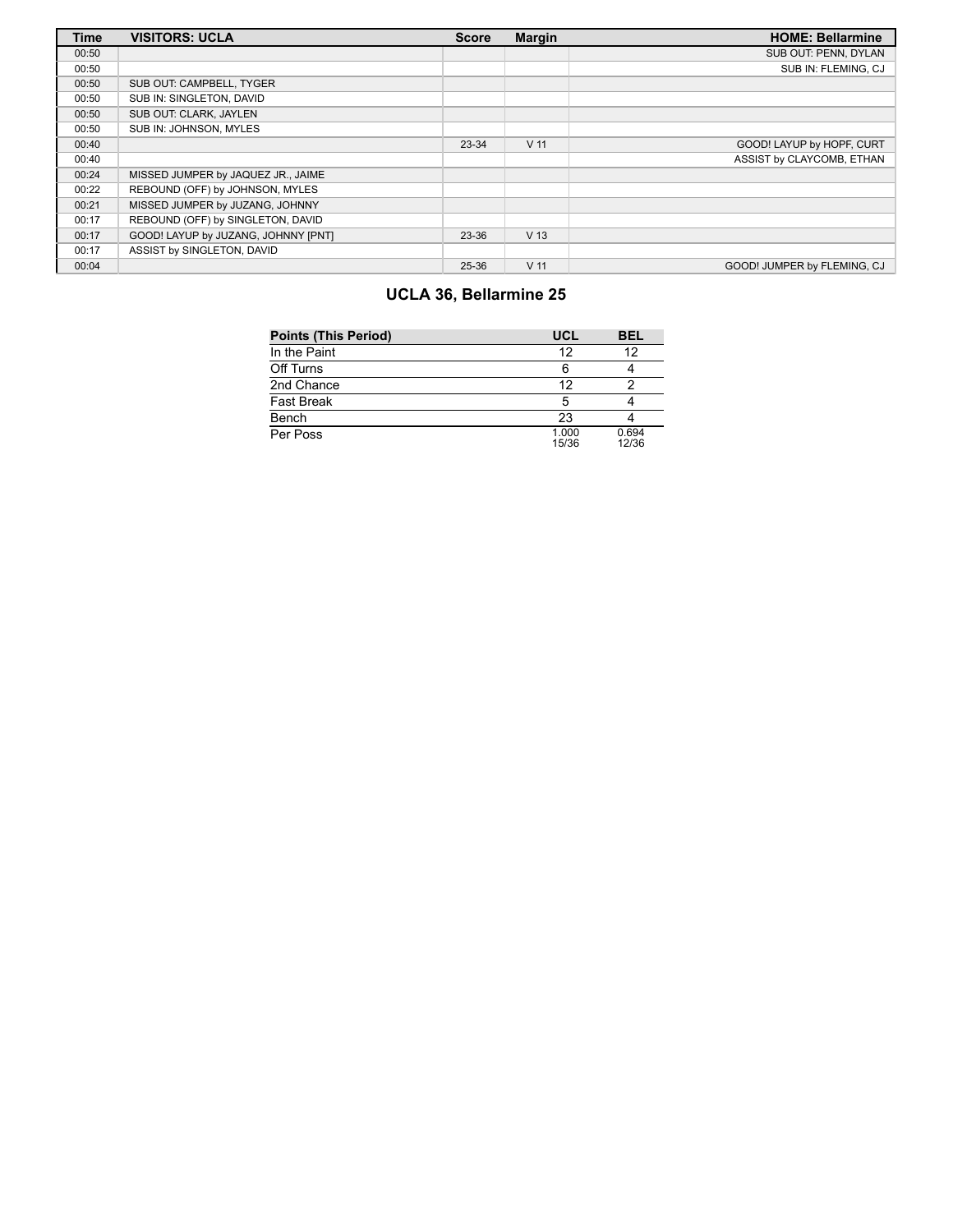### **Official Box Score UCLA vs Bellarmine Second Half Statistics Only November 22, 2021 at T-Mobile Arena - Las Vegas**



# **UCLA 39**

| No. | Plaver                | S. | <b>Pts</b>     | <b>FG</b> | 3FG      | <b>FT</b> | <b>OR</b> | D <sub>R</sub> | TR | PF | A        | TO | <b>Blk</b> | <b>Stl</b>     | Min | $+/-$ |
|-----|-----------------------|----|----------------|-----------|----------|-----------|-----------|----------------|----|----|----------|----|------------|----------------|-----|-------|
| 01  | <b>BERNARD, JULES</b> | G  | 3              | 1-3       | 1-3      | $0 - 0$   | 0         |                |    | 0  | $\Omega$ | 0  | 0          |                | 5   | $-4$  |
| 03  | <b>JUZANG, JOHNNY</b> | G  | $\overline{2}$ | $1 - 4$   | $0 - 1$  | $0 - 0$   |           | 2              | 3  | 0  |          |    | 0          | $\Omega$       | 12  | $-7$  |
| 10  | CAMPBELL, TYGER       | G  | 2              | $1 - 4$   | $0 - 3$  | $0 - 0$   | 0         | 0              | 0  | 2  | 5        | 0  | 0          | $\overline{2}$ | 16  | 9     |
| 15  | JOHNSON, MYLES        | С  | 9              | $4 - 5$   | $0 - 0$  | $1 - 2$   | 5         |                | 6  | 0  | $\Omega$ | 0  |            | $\overline{2}$ | 15  | 3     |
| 24  | JAQUEZ JR., JAIME     | G  | 6              | $3 - 7$   | $0 - 2$  | $0 - 2$   | $\Omega$  |                | 1  | 0  |          | 0  | 0          |                | 15  | 6     |
| 00  | CLARK, JAYLEN         | G  | 0              | $0 - 0$   | $0 - 0$  | $0 - 0$   | $\Omega$  | 0              | 0  | 0  | $\Omega$ | 0  | 0          | $\Omega$       | 4   | $-4$  |
| 13  | KYMAN, JAKE           | G  | 0              | $0 - 0$   | $0 - 0$  | $0 - 0$   | 0         | 0              | 0  | 0  | 0        | 0  | 0          | 0              | 0   | 0     |
| 14  | NWUBA, KENNETH        | F  | $\mathcal{P}$  | $1 - 1$   | $0 - 0$  | $0 - 0$   | $\Omega$  |                |    |    | 0        |    | 0          | $\Omega$       | 4   | $-4$  |
| 23  | <b>WATSON, PEYTON</b> | G  | 10             | $5 - 8$   | $0 - 1$  | $0 - 0$   | 2         |                | 3  | 4  | 0        |    | o          |                | 11  | $-1$  |
| 34  | SINGLETON, DAVID      | G  | 5              | $2 - 4$   | $1 - 2$  | $0 - 0$   | $\Omega$  | 0              | 0  | 2  | 2        | 2  | 0          |                | 17  | $-4$  |
|     | <b>TEAM</b>           |    |                |           |          |           | $\Omega$  | 0              | 0  | 0  |          | 0  |            |                |     |       |
|     | <b>TOTALS</b>         |    | 39             | 18-36     | $2 - 12$ | $1 - 4$   | 8         |                | 15 | 9  | 10       | 5  |            |                | 99  |       |

| <b>Shooting By Period</b><br>Period | FG        | FG%   | 3FG      | 3FG%  | FТ  | FT%   | Deadball Rebounds: 6,1<br>Last FG Half: UCL - |
|-------------------------------------|-----------|-------|----------|-------|-----|-------|-----------------------------------------------|
| 2nd Half                            | 18-36     | 50%   | $2 - 12$ | 17%   |     | 25%   |                                               |
| Game                                | $33 - 73$ | 45.2% | $8-27$   | 29.6% | 1-6 | 16.7% |                                               |

# **Bellarmine 37**

| No. | Player                 | S  | <b>Pts</b>    | FG.      | 3FG     | <b>FT</b> | OR           | <b>DR</b> | TR       | <b>PF</b>   | A              | TO       | <b>BIK</b> | Stl            | Min      | $+/-$        |
|-----|------------------------|----|---------------|----------|---------|-----------|--------------|-----------|----------|-------------|----------------|----------|------------|----------------|----------|--------------|
| 00  | <b>CLAYCOMB, ETHAN</b> | F. | 5             | $1 - 2$  | $1 - 2$ | $2 - 2$   | 0            |           |          |             | 0              | 0        | 0          |                | 15       | -8           |
| 01  | BETZ, JUSTON           | G  | $\mathcal{P}$ | $1 - 2$  | $0 - 0$ | $0-0$     | 1            | 3         | 4        | 2           | $\overline{0}$ | 2        | 0          | $\mathcal{P}$  | 17       | -5           |
| 13  | PENN, DYLAN            | G  | 15            | $6-9$    | $0 - 0$ | $3 - 3$   |              | 3         | 4        | 1           | 4              | 5        | 0          | 0              | 20       | $-2$         |
|     | 25 FLEMING, CJ         | G  |               | $1 - 3$  | $1 - 2$ | $4 - 4$   | $\mathbf{0}$ |           |          | 0           | $\overline{0}$ | 0        | 0          | $\overline{0}$ | 17       | $-5$         |
| 42  | <b>HOPF, CURT</b>      | F  | 4             | $2 - 4$  | $0 - 0$ | $0-0$     |              | 0         |          | 1           | $\Omega$       |          | 0          | $\Omega$       | 16       | $\mathbf{0}$ |
| 02  | PFRIEM, ALEC           | G  | 4             | $2 - 3$  | $0 - 1$ | $0 - 0$   | $\Omega$     |           |          | 0           | $\Omega$       |          | 0          | $\Omega$       | 11       | 7            |
| 10  | TIPTON, GARRETT        | G  | $\Omega$      | $0 - 0$  | $0 - 0$ | $0-0$     | 0            | 0         | $\Omega$ | 0           |                | 0        | 0          | $\Omega$       | 3        | -3           |
| 14  | <b>DEVAULT, SAM</b>    | F. | 0             | $0 - 0$  | $0 - 0$ | $0-0$     | 0            | $\Omega$  | $\Omega$ | $\Omega$    | $\Omega$       | $\Omega$ | 0          | $\Omega$       | $\Omega$ | $\Omega$     |
|     | <b>TEAM</b>            |    |               |          |         |           | $\Omega$     | 0         | $\Omega$ | $\mathbf 0$ |                | 0        |            |                |          |              |
|     | <b>TOTALS</b>          |    |               | 37 13-23 | 2-5     | $9-9$     | 3            | 9         | 12       | 5           | 5              | 9        | 0          |                | 2 99     |              |

| <b>Shooting By Period</b> |           |       |          |       |           |        | Dι |
|---------------------------|-----------|-------|----------|-------|-----------|--------|----|
| Period                    | FG        | FG%   | 3FG      | 3FG%  | FТ        | FT%    | Lε |
| 2nd Half                  | $13 - 23$ | 57%   | $2 - 5$  | 40%   | 9-9       | 100%   |    |
| Game                      | $23 - 51$ | 45.1% | $3 - 15$ | 20.0% | $13 - 13$ | 100.0% |    |

*Deadball Rebounds:* 1,2 *Last FG Half:* BEL -

| Game Notes:                                           | <b>Score</b> | 1st | 2 <sub>nd</sub> | <b>TOT</b> | <b>Points (This Period)</b> | <b>UCL</b>     | <b>BEL</b>     |
|-------------------------------------------------------|--------------|-----|-----------------|------------|-----------------------------|----------------|----------------|
| Officials: John Higgins, John Gaffney, Michael Irving | UCL          | 36  | 39              | 75         | In the Paint                | 28             | 22             |
| Start Time: 08:01 PM ET                               | <b>BEL</b>   | 25  | 37              | 62         | Off Turns                   |                |                |
| End Time: 09:54 PM ET                                 |              |     |                 |            | 2nd Chance                  |                |                |
| Game Duration: 1:52<br>Neutral Court:                 |              |     |                 |            | <b>Fast Break</b>           |                |                |
|                                                       |              |     |                 |            | Bench                       |                |                |
|                                                       |              |     |                 |            | Per Poss                    | l.114<br>19/35 | 1.121<br>18/33 |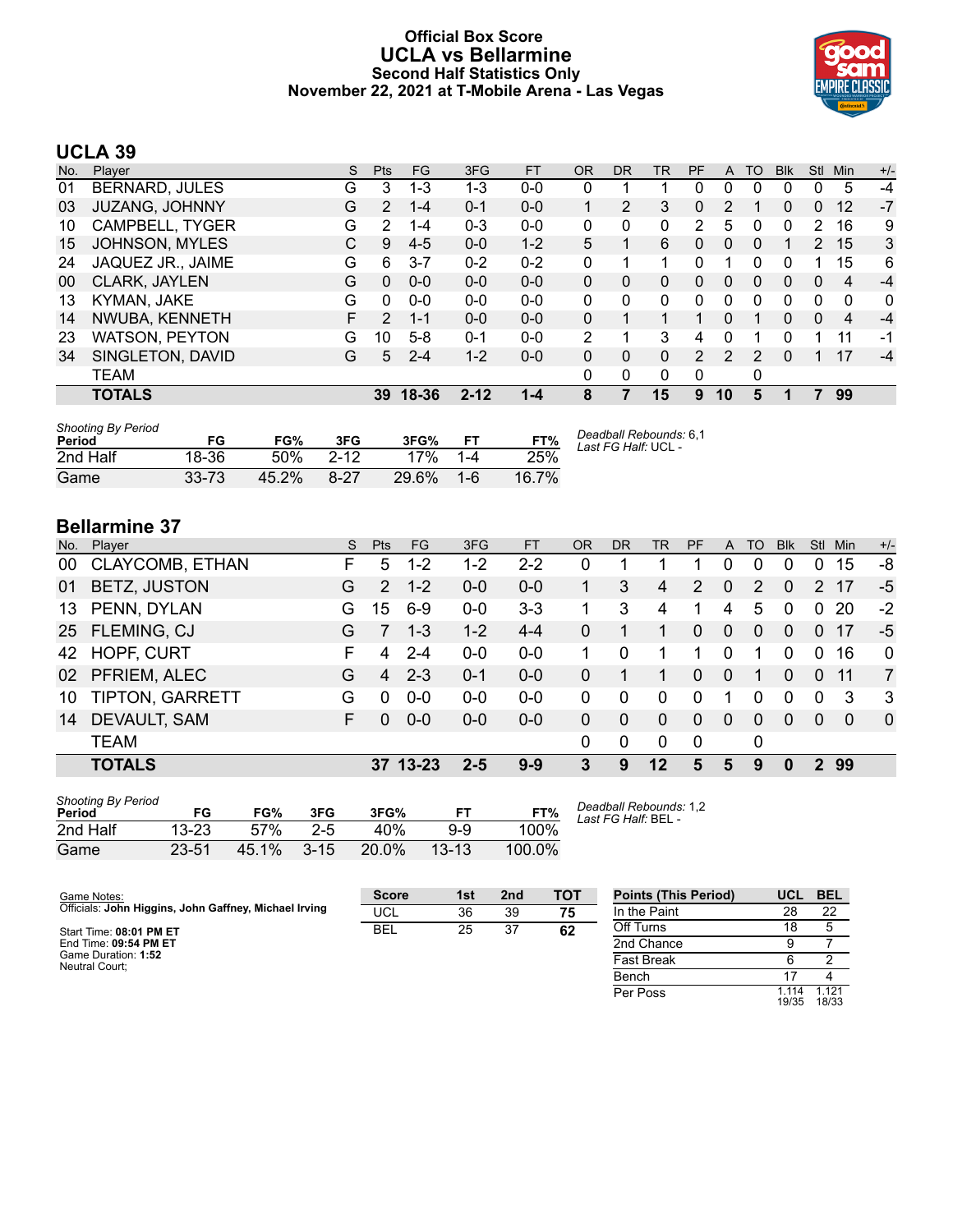#### **Official Play-By-Play UCLA vs Bellarmine Second Half November 22, 2021 at T-Mobile Arena - Las Vegas**



### **Period 2**

<mark>Starters:</mark><br>UCLA: 1 BERNARD,JULES (G); 3 JUZANG,JOHNNY (G); 10 CAMPBELL,TYGER (G); 15 JOHNSON,MYLES (C); 24 JAQUEZ JR.,JAIME (G);<br>**Bellarmine**: 0 CLAYCOMB,ETHAN (F); 1 BETZ,JUSTON (G); 13 PENN,DYLAN (G); 25 FLEMING,CJ (G);

| Time           | <b>VISITORS: UCLA</b>                                             | <b>Score</b> | <b>Margin</b>   | <b>HOME: Bellarmine</b>             |
|----------------|-------------------------------------------------------------------|--------------|-----------------|-------------------------------------|
| 20:00          |                                                                   |              |                 | SUB OUT: PFRIEM, ALEC               |
| 20:00          |                                                                   |              |                 | SUB IN: PENN, DYLAN                 |
| 20:00          | SUB OUT: JUZANG, JOHNNY                                           |              |                 |                                     |
| 20:00          | SUB IN: CAMPBELL, TYGER                                           |              |                 |                                     |
| 19:51          | MISSED LAYUP by WATSON, PEYTON                                    |              |                 |                                     |
| 19:48          | REBOUND (OFF) by TEAM                                             |              |                 |                                     |
| 19:47          | GOOD! LAYUP by WATSON, PEYTON [PNT]                               | 25-38        | V <sub>13</sub> |                                     |
| 19:47          | ASSIST by CAMPBELL, TYGER                                         |              |                 |                                     |
| 19:19          |                                                                   |              |                 | TURNOVER (LOSTBALL) by BETZ, JUSTON |
| 19:19          | STEAL by JAQUEZ JR., JAIME                                        |              |                 |                                     |
| 19:14          | GOOD! LAYUP by JAQUEZ JR., JAIME [FB]                             | 25-40        | V <sub>15</sub> |                                     |
| 19:02          |                                                                   |              |                 | TURNOVER (BADPASS) by PENN, DYLAN   |
| 19:02          |                                                                   |              |                 | <b>TIMEOUT TEAM</b>                 |
| 18:46          | MISSED 3PTR by CAMPBELL, TYGER                                    |              |                 |                                     |
| 18:42          | REBOUND (OFF) by WATSON, PEYTON                                   |              |                 |                                     |
| 18:42          | MISSED LAYUP by WATSON, PEYTON                                    |              |                 |                                     |
| 18:41          | REBOUND (OFF) by JOHNSON, MYLES                                   |              |                 |                                     |
| 18:41          |                                                                   |              |                 | FOUL (PERSONAL) by BETZ, JUSTON     |
| 18:41          | MISSED FT by JOHNSON, MYLES                                       |              |                 |                                     |
| 18:41          | REBOUND (OFF) by TEAM<br>GOOD! FT by JOHNSON, MYLES               |              |                 |                                     |
| 18:41<br>18:26 |                                                                   | 25-41        | V <sub>16</sub> |                                     |
| 18:26          | STEAL by JOHNSON, MYLES                                           |              |                 | TURNOVER (LOSTBALL) by PENN, DYLAN  |
| 18:20          | GOOD! JUMPER by WATSON, PEYTON [PNT]                              | 25-43        | V <sub>18</sub> |                                     |
| 18:20          | ASSIST by CAMPBELL, TYGER                                         |              |                 |                                     |
| 18:13          |                                                                   |              |                 | TURNOVER (LOSTBALL) by BETZ, JUSTON |
| 18:13          | STEAL by CAMPBELL, TYGER                                          |              |                 |                                     |
| 18:07          | GOOD! LAYUP by CAMPBELL, TYGER [FB]                               | 25-45        | V <sub>20</sub> |                                     |
| 17:44          | FOUL (PERSONAL) by WATSON, PEYTON                                 |              |                 |                                     |
| 17:28          |                                                                   |              |                 | MISSED LAYUP by BETZ, JUSTON        |
| 17:21          |                                                                   |              |                 | REBOUND (OFF) by HOPF, CURT         |
| 17:21          |                                                                   | $27 - 45$    | V <sub>18</sub> | GOOD! LAYUP by HOPF, CURT           |
| 17:08          | MISSED LAYUP by JAQUEZ JR., JAIME                                 |              |                 |                                     |
| 17:04          | REBOUND (OFF) by JOHNSON, MYLES                                   |              |                 |                                     |
| 17:03          | MISSED LAYUP by JOHNSON, MYLES                                    |              |                 |                                     |
| 16:58          | REBOUND (OFF) by JOHNSON, MYLES                                   |              |                 |                                     |
| 16:58          | GOOD! LAYUP by JOHNSON, MYLES                                     | 27-47        | V <sub>20</sub> |                                     |
| 16:40          |                                                                   |              |                 | MISSED JUMPER by HOPF, CURT         |
| 16:35          | REBOUND (DEF) by WATSON, PEYTON                                   |              |                 |                                     |
| 16:21          | GOOD! JUMPER by WATSON, PEYTON [PNT]                              | 27-49        | V <sub>22</sub> |                                     |
| 16:21          | ASSIST by SINGLETON, DAVID                                        |              |                 |                                     |
| 15:57          | FOUL (PERSONAL) by CAMPBELL, TYGER                                |              |                 |                                     |
| 15:57          |                                                                   |              |                 |                                     |
| 15:57          |                                                                   |              |                 | SUB OUT: CLAYCOMB, ETHAN            |
| 15:57          |                                                                   |              |                 | SUB IN: PFRIEM, ALEC                |
| 15:57          |                                                                   | 28-49        | V <sub>21</sub> | GOOD! FT by FLEMING, CJ             |
| 15:57          |                                                                   | 29-49        | V <sub>20</sub> | GOOD! FT by FLEMING, CJ             |
| 15:44          | GOOD! 3PTR by SINGLETON, DAVID                                    | 29-52        | V <sub>23</sub> |                                     |
| 15:44          | ASSIST by JAQUEZ JR., JAIME                                       |              |                 |                                     |
| 15:37          | FOUL (PERSONAL) by SINGLETON, DAVID                               |              |                 |                                     |
| 15:21          |                                                                   | 32-52        | V <sub>20</sub> | GOOD! 3PTR by FLEMING, CJ           |
| 15:21          |                                                                   |              |                 | ASSIST by PENN, DYLAN               |
| 14:59          | MISSED JUMPER by JAQUEZ JR., JAIME                                |              |                 |                                     |
| 14:56          |                                                                   |              |                 | REBOUND (DEF) by BETZ, JUSTON       |
| 14:47          |                                                                   |              |                 | FOUL (OFF) by HOPF, CURT            |
| 14:47          |                                                                   |              |                 | TURNOVER (OFFENSIVE) by HOPF, CURT  |
| 14:36          | MISSED 3PTR by JAQUEZ JR., JAIME                                  |              |                 |                                     |
| 14:32          | REBOUND (OFF) by WATSON, PEYTON                                   |              |                 |                                     |
| 14:26          | MISSED 3PTR by WATSON, PEYTON                                     |              |                 |                                     |
| 14:22          | REBOUND (OFF) by JOHNSON, MYLES                                   |              |                 |                                     |
| 14:20<br>14:16 | MISSED 3PTR by CAMPBELL, TYGER<br>REBOUND (OFF) by JOHNSON, MYLES |              |                 |                                     |
| 14:14          | GOOD! LAYUP by SINGLETON, DAVID                                   | 32-54        | V <sub>22</sub> |                                     |
| 14:03          | FOUL (PERSONAL) by WATSON, PEYTON                                 |              |                 |                                     |
| 14:03          |                                                                   | 33-54        | V <sub>21</sub> | GOOD! FT by PENN, DYLAN             |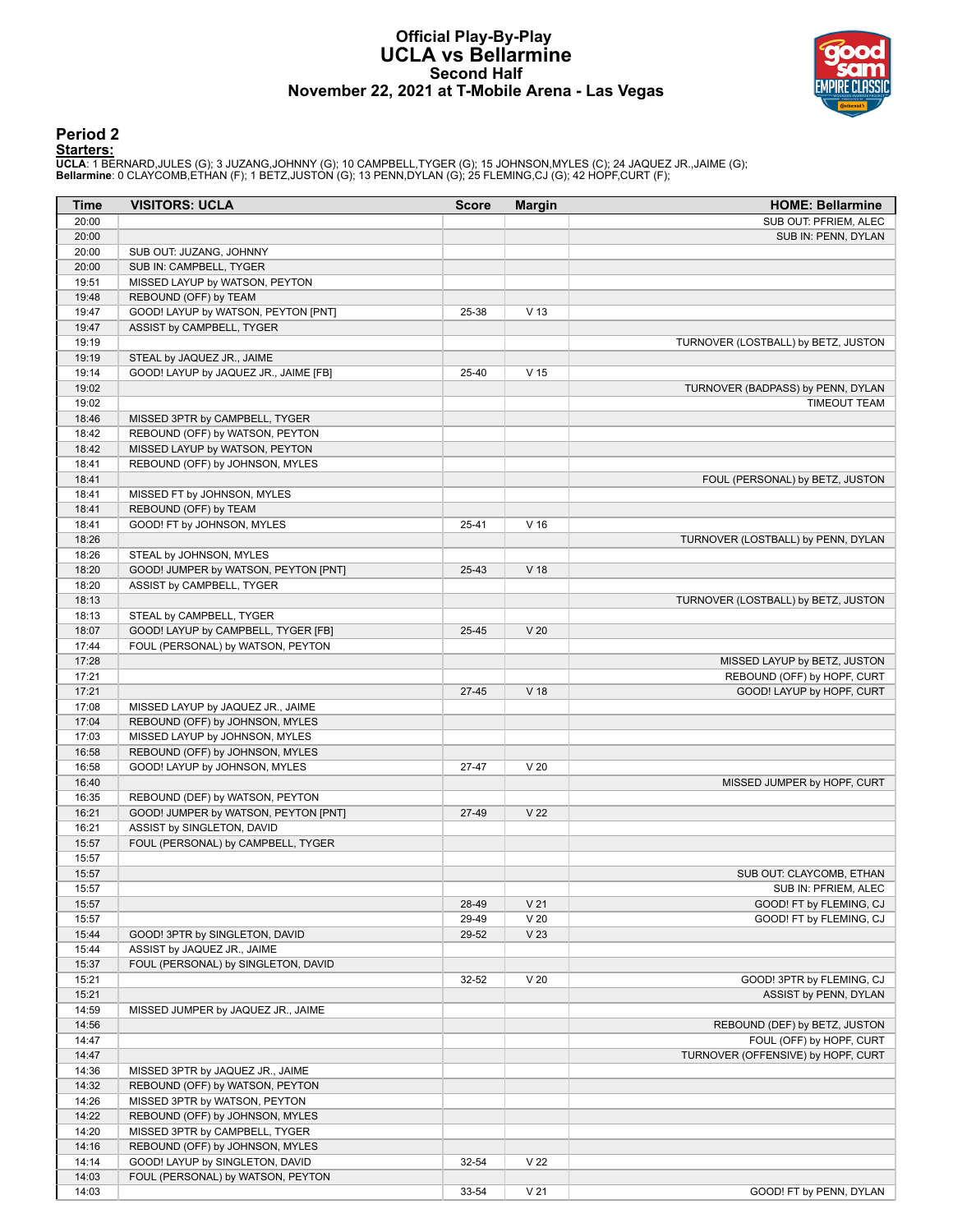| Time           | <b>VISITORS: UCLA</b>                                                      | <b>Score</b> | <b>Margin</b>   | <b>HOME: Bellarmine</b>                                |
|----------------|----------------------------------------------------------------------------|--------------|-----------------|--------------------------------------------------------|
| 14:03          |                                                                            |              |                 | SUB OUT: HOPF, CURT                                    |
| 14:03          |                                                                            |              |                 | SUB IN: CLAYCOMB, ETHAN                                |
| 14:03          | SUB OUT: CAMPBELL, TYGER                                                   |              |                 |                                                        |
| 14:03          | SUB OUT: JOHNSON, MYLES                                                    |              |                 |                                                        |
| 14:03<br>14:03 | SUB OUT: WATSON, PEYTON<br>SUB OUT: JAQUEZ JR., JAIME                      |              |                 |                                                        |
| 14:03          | SUB IN: CLARK, JAYLEN                                                      |              |                 |                                                        |
| 14:03          | SUB IN: BERNARD, JULES                                                     |              |                 |                                                        |
| 14:03          | SUB IN: JUZANG, JOHNNY                                                     |              |                 |                                                        |
| 14:03          | SUB IN: NWUBA, KENNETH                                                     |              |                 |                                                        |
| 14:03          |                                                                            | 34-54        | V <sub>20</sub> | GOOD! FT by PENN, DYLAN                                |
| 13:57          | MISSED 3PTR by BERNARD, JULES                                              |              |                 |                                                        |
| 13:54          |                                                                            |              |                 | REBOUND (DEF) by FLEMING, CJ                           |
| 13:37          |                                                                            | 36-54        | V <sub>18</sub> | GOOD! JUMPER by PENN, DYLAN [PNT]                      |
| 13:18          | MISSED JUMPER by SINGLETON, DAVID                                          |              |                 |                                                        |
| 13:14<br>13:00 | REBOUND (OFF) by JUZANG, JOHNNY<br>GOOD! LAYUP by NWUBA, KENNETH           | 36-56        | V <sub>20</sub> |                                                        |
| 13:00          | ASSIST by JUZANG, JOHNNY                                                   |              |                 |                                                        |
| 12:43          |                                                                            |              |                 | MISSED LAYUP by PENN, DYLAN                            |
| 12:39          | REBOUND (DEF) by BERNARD, JULES                                            |              |                 |                                                        |
| 12:31          | MISSED 3PTR by BERNARD, JULES                                              |              |                 |                                                        |
| 12:28          | REBOUND (OFF) by TEAM                                                      |              |                 |                                                        |
| 12:28          |                                                                            |              |                 | FOUL (PERSONAL) by BETZ, JUSTON                        |
| 12:28          |                                                                            |              |                 | SUB OUT: FLEMING, CJ                                   |
| 12:28          |                                                                            |              |                 | SUB IN: TIPTON, GARRETT                                |
| 12:12          | MISSED 3PTR by SINGLETON, DAVID                                            |              |                 |                                                        |
| 12:11<br>12:11 |                                                                            |              |                 | REBOUND (DEF) by BETZ, JUSTON<br>SUB OUT: BETZ, JUSTON |
| 12:11          |                                                                            |              |                 | SUB IN: HOPF, CURT                                     |
| 12:03          |                                                                            | 38-56        | V <sub>18</sub> | GOOD! LAYUP by PENN, DYLAN                             |
| 11:46          | MISSED JUMPER by JUZANG, JOHNNY                                            |              |                 |                                                        |
| 11:41          |                                                                            |              |                 | REBOUND (DEF) by PFRIEM, ALEC                          |
| 11:32          |                                                                            |              |                 | MISSED LAYUP by HOPF, CURT                             |
| 11:28          | REBOUND (DEF) by JUZANG, JOHNNY                                            |              |                 |                                                        |
| 11:28          |                                                                            |              |                 |                                                        |
| 11:28          | SUB OUT: BERNARD, JULES                                                    |              |                 |                                                        |
| 11:28          | SUB OUT: JUZANG, JOHNNY                                                    |              |                 |                                                        |
| 11:28          | SUB IN: CAMPBELL, TYGER                                                    |              |                 |                                                        |
| 11:28<br>11:09 | SUB IN: WATSON, PEYTON<br>GOOD! JUMPER by WATSON, PEYTON                   | 38-58        | V <sub>20</sub> |                                                        |
| 11:09          | ASSIST by SINGLETON, DAVID                                                 |              |                 |                                                        |
| 10:39          |                                                                            |              |                 | MISSED JUMPER by PENN, DYLAN                           |
| 10:33          | REBOUND (DEF) by NWUBA, KENNETH                                            |              |                 |                                                        |
| 10:17          | TURNOVER (BADPASS) by SINGLETON, DAVID                                     |              |                 |                                                        |
| 10:11          |                                                                            |              |                 | MISSED 3PTR by PFRIEM, ALEC                            |
| 10:06          |                                                                            |              |                 | REBOUND (OFF) by PENN, DYLAN                           |
| 09:54          |                                                                            | 41-58        | V 17            | GOOD! 3PTR by CLAYCOMB, ETHAN                          |
| 09:54          |                                                                            |              |                 | ASSIST by TIPTON, GARRETT                              |
| 09:38<br>09:38 | FOUL (OFF) by NWUBA, KENNETH<br>TURNOVER (OFFENSIVE) by NWUBA, KENNETH     |              |                 |                                                        |
| 09:38          |                                                                            |              |                 | SUB OUT: PFRIEM, ALEC                                  |
| 09:38          |                                                                            |              |                 | SUB OUT: TIPTON, GARRETT                               |
| 09:38          |                                                                            |              |                 | SUB IN: BETZ, JUSTON                                   |
| 09:38          |                                                                            |              |                 | SUB IN: FLEMING, CJ                                    |
| 09:38          | SUB OUT: CLARK, JAYLEN                                                     |              |                 |                                                        |
| 09:38          | SUB OUT: NWUBA, KENNETH                                                    |              |                 |                                                        |
| 09:38          | SUB OUT: SINGLETON, DAVID                                                  |              |                 |                                                        |
| 09:38          | SUB IN: JUZANG, JOHNNY                                                     |              |                 |                                                        |
| 09:38          | SUB IN: JOHNSON, MYLES                                                     |              |                 |                                                        |
| 09:38<br>09:14 | SUB IN: JAQUEZ JR., JAIME                                                  | 43-58        | V <sub>15</sub> | GOOD! JUMPER by PENN, DYLAN [PNT]                      |
| 08:52          | MISSED 3PTR by CAMPBELL, TYGER                                             |              |                 |                                                        |
| 08:47          |                                                                            |              |                 | REBOUND (DEF) by BETZ, JUSTON                          |
| 08:42          |                                                                            |              |                 | MISSED 3PTR by CLAYCOMB, ETHAN                         |
| 08:36          |                                                                            |              |                 | REBOUND (OFF) by BETZ, JUSTON                          |
| 08:21          |                                                                            | 45-58        | V <sub>13</sub> | GOOD! JUMPER by PENN, DYLAN [PNT]                      |
| 08:11          |                                                                            |              |                 | FOUL (PERSONAL) by PENN, DYLAN                         |
| 07:57          | FOUL (OFF) by WATSON, PEYTON                                               |              |                 |                                                        |
| 07:57          | TURNOVER (OFFENSIVE) by WATSON, PEYTON                                     |              |                 |                                                        |
| 07:37          |                                                                            |              |                 | MISSED JUMPER by PENN, DYLAN                           |
| 07:37          | BLOCK by JOHNSON, MYLES                                                    |              |                 |                                                        |
| 07:30<br>07:10 | REBOUND (DEF) by JAQUEZ JR., JAIME<br>GOOD! JUMPER by WATSON, PEYTON [PNT] | 45-60        | V <sub>15</sub> |                                                        |
| 06:48          |                                                                            |              |                 | TURNOVER (BADPASS) by PENN, DYLAN                      |
| 06:48          | STEAL by WATSON, PEYTON                                                    |              |                 |                                                        |
| 06:40          | GOOD! LAYUP by JAQUEZ JR., JAIME                                           | 45-62        | V 17            |                                                        |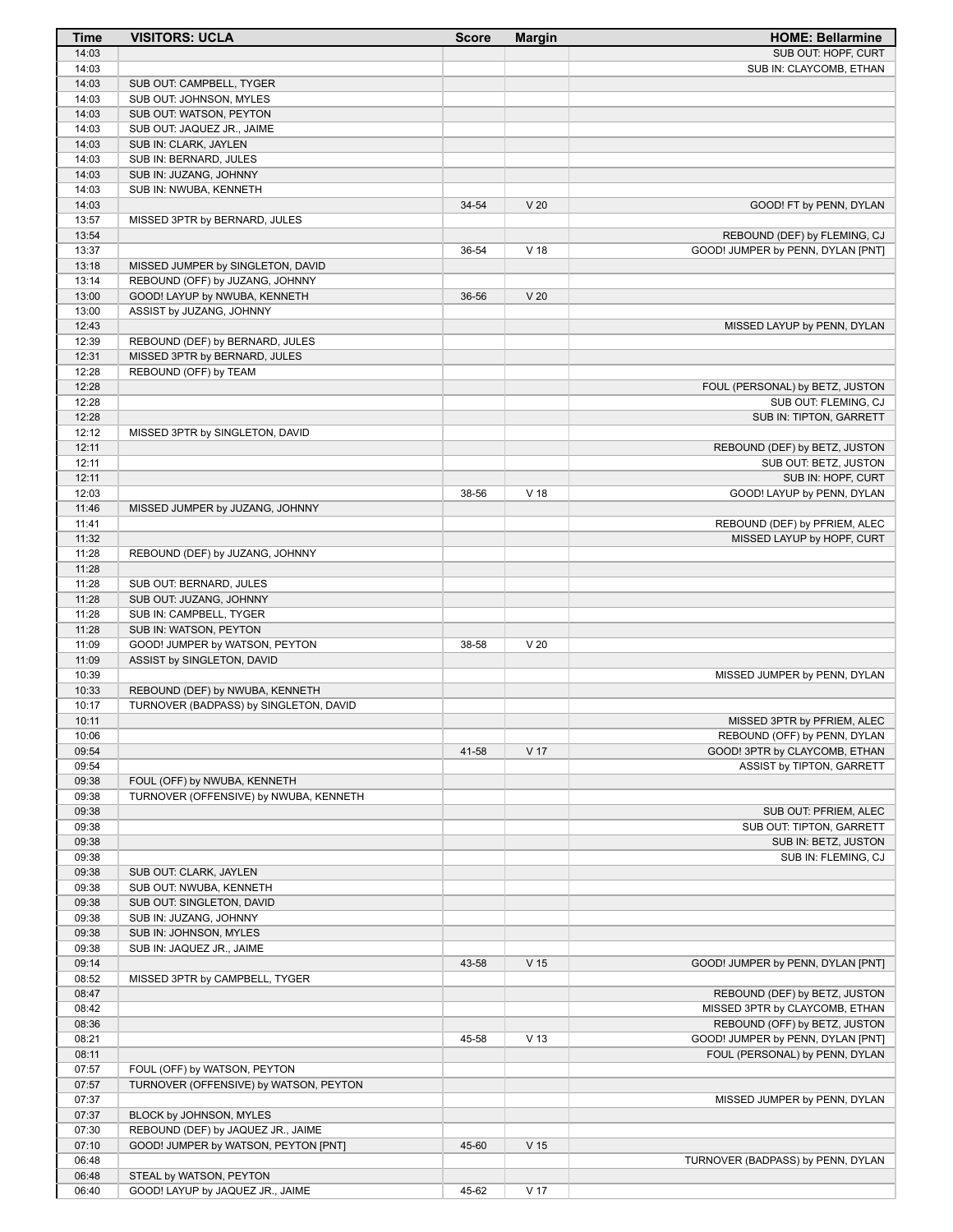| Time           | <b>VISITORS: UCLA</b>                  | <b>Score</b> | <b>Margin</b>   | <b>HOME: Bellarmine</b>                                                |
|----------------|----------------------------------------|--------------|-----------------|------------------------------------------------------------------------|
| 06:38          |                                        |              |                 | TIMEOUT 30SEC                                                          |
| 06:38          | SUB OUT: JUZANG, JOHNNY                |              |                 |                                                                        |
| 06:38          | SUB IN: SINGLETON, DAVID               |              |                 |                                                                        |
| 06:13          | FOUL (PERSONAL) by WATSON, PEYTON      |              |                 |                                                                        |
| 06:13          | SUB OUT: WATSON, PEYTON                |              |                 |                                                                        |
| 06:13          | SUB IN: JUZANG, JOHNNY                 |              |                 |                                                                        |
| 06:13          |                                        | 46-62        | V <sub>16</sub> | GOOD! FT by CLAYCOMB, ETHAN                                            |
| 06:13          |                                        | 47-62        | V <sub>15</sub> | GOOD! FT by CLAYCOMB, ETHAN                                            |
| 05:50          |                                        |              |                 | FOUL (PERSONAL) by CLAYCOMB, ETHAN                                     |
| 05:50          | MISSED FT by JAQUEZ JR., JAIME         |              |                 |                                                                        |
| 05:50          | REBOUND (OFF) by TEAM                  |              |                 |                                                                        |
| 05:50          | MISSED FT by JAQUEZ JR., JAIME         |              |                 |                                                                        |
| 05:50<br>05:36 |                                        |              |                 | REBOUND (DEF) by CLAYCOMB, ETHAN<br>TURNOVER (LOSTBALL) by PENN, DYLAN |
| 05:36          | STEAL by JOHNSON, MYLES                |              |                 |                                                                        |
| 05:25          | GOOD! JUMPER by JAQUEZ JR., JAIME      | 47-64        | V <sub>17</sub> |                                                                        |
| 05:03          |                                        | 49-64        | V <sub>15</sub> | GOOD! LAYUP by PENN, DYLAN [PNT]                                       |
| 05:03          | FOUL (PERSONAL) by SINGLETON, DAVID    |              |                 |                                                                        |
| 05:03          |                                        |              |                 | SUB OUT: CLAYCOMB, ETHAN                                               |
| 05:03          |                                        |              |                 | SUB IN: PFRIEM, ALEC                                                   |
| 05:03          |                                        | 50-64        | V <sub>14</sub> | GOOD! FT by PENN, DYLAN                                                |
| 04:52          | MISSED 3PTR by JUZANG, JOHNNY          |              |                 |                                                                        |
| 04:43          |                                        |              |                 | REBOUND (DEF) by PENN, DYLAN                                           |
| 04:42          |                                        | 52-64        | V <sub>12</sub> | GOOD! LAYUP by PFRIEM, ALEC                                            |
| 04:42          |                                        |              |                 | ASSIST by PENN, DYLAN                                                  |
| 04:25          | GOOD! LAYUP by JOHNSON, MYLES          | 52-66        | V <sub>14</sub> |                                                                        |
| 04:25          | ASSIST by JUZANG, JOHNNY               |              |                 |                                                                        |
| 03:53          |                                        |              |                 | MISSED LAYUP by FLEMING, CJ                                            |
| 03:50          | REBOUND (DEF) by JOHNSON, MYLES        |              |                 |                                                                        |
| 03:47          | MISSED 3PTR by JAQUEZ JR., JAIME       |              |                 |                                                                        |
| 03:42          |                                        |              |                 | REBOUND (DEF) by PENN, DYLAN                                           |
| 03:35          | FOUL (PERSONAL) by CAMPBELL, TYGER     |              |                 |                                                                        |
| 03:35          |                                        |              |                 |                                                                        |
| 03:35<br>03:35 | SUB OUT: CAMPBELL, TYGER               |              |                 |                                                                        |
| 03:35          | SUB IN: BERNARD, JULES                 | 53-66        | V <sub>13</sub> | GOOD! FT by FLEMING, CJ                                                |
| 03:35          |                                        | 54-66        | V <sub>12</sub> | GOOD! FT by FLEMING, CJ                                                |
| 03:14          | TURNOVER (LOSTBALL) by JUZANG, JOHNNY  |              |                 |                                                                        |
| 03:14          |                                        |              |                 | STEAL by BETZ, JUSTON                                                  |
| 03:05          |                                        |              |                 | MISSED 3PTR by FLEMING, CJ                                             |
| 03:00          | REBOUND (DEF) by JUZANG, JOHNNY        |              |                 |                                                                        |
| 02:41          | MISSED JUMPER by JUZANG, JOHNNY        |              |                 |                                                                        |
| 02:36          |                                        |              |                 | REBOUND (DEF) by PENN, DYLAN                                           |
| 02:19          |                                        | 56-66        | $V$ 10          | GOOD! JUMPER by HOPF, CURT [PNT]                                       |
| 02:19          |                                        |              |                 | ASSIST by PENN, DYLAN                                                  |
| 02:09          | TIMEOUT 30SEC                          |              |                 |                                                                        |
| 02:09          |                                        |              |                 | SUB OUT: HOPF, CURT                                                    |
| 02:09          |                                        |              |                 | SUB IN: CLAYCOMB, ETHAN                                                |
| 02:09          | SUB OUT: BERNARD, JULES                |              |                 |                                                                        |
| 02:09          | SUB IN: CAMPBELL, TYGER                |              |                 |                                                                        |
| 01:57          | TURNOVER (BADPASS) by SINGLETON, DAVID |              |                 |                                                                        |
| 01:57<br>01:47 |                                        |              |                 | STEAL by BETZ, JUSTON<br>TURNOVER (LOSTBALL) by PENN, DYLAN            |
| 01:47          | STEAL by SINGLETON, DAVID              |              |                 |                                                                        |
| 01:40          | GOOD! DUNK by JOHNSON, MYLES [FB]      | 56-68        | V <sub>12</sub> |                                                                        |
| 01:40          | ASSIST by CAMPBELL, TYGER              |              |                 |                                                                        |
| 01:27          |                                        | 58-68        | $V$ 10          | GOOD! LAYUP by BETZ, JUSTON                                            |
| 01:03          | GOOD! LAYUP by JOHNSON, MYLES          | 58-70        | V <sub>12</sub> |                                                                        |
| 00:57          |                                        | 60-70        | $V$ 10          | GOOD! LAYUP by PFRIEM, ALEC [FB]                                       |
| 00:57          |                                        |              |                 | ASSIST by PENN, DYLAN                                                  |
| 00:56          |                                        |              |                 | TIMEOUT TEAM                                                           |
| 00:56          | SUB OUT: JOHNSON, MYLES                |              |                 |                                                                        |
| 00:56          | SUB IN: BERNARD, JULES                 |              |                 |                                                                        |
| 00:41          | GOOD! LAYUP by JUZANG, JOHNNY          | 60-72        | V <sub>12</sub> |                                                                        |
| 00:41          | ASSIST by CAMPBELL, TYGER              |              |                 |                                                                        |
| 00:36          | STEAL by CAMPBELL, TYGER               |              |                 | TURNOVER (LOSTBALL) by PFRIEM, ALEC                                    |
| 00:36<br>00:14 | GOOD! 3PTR by BERNARD, JULES           | 60-75        | V <sub>15</sub> |                                                                        |
| 00:14          | ASSIST by CAMPBELL, TYGER              |              |                 |                                                                        |
| 00:06          |                                        | 62-75        | V <sub>13</sub> | GOOD! JUMPER by PENN, DYLAN [PNT]                                      |

**UCLA 75, Bellarmine 62**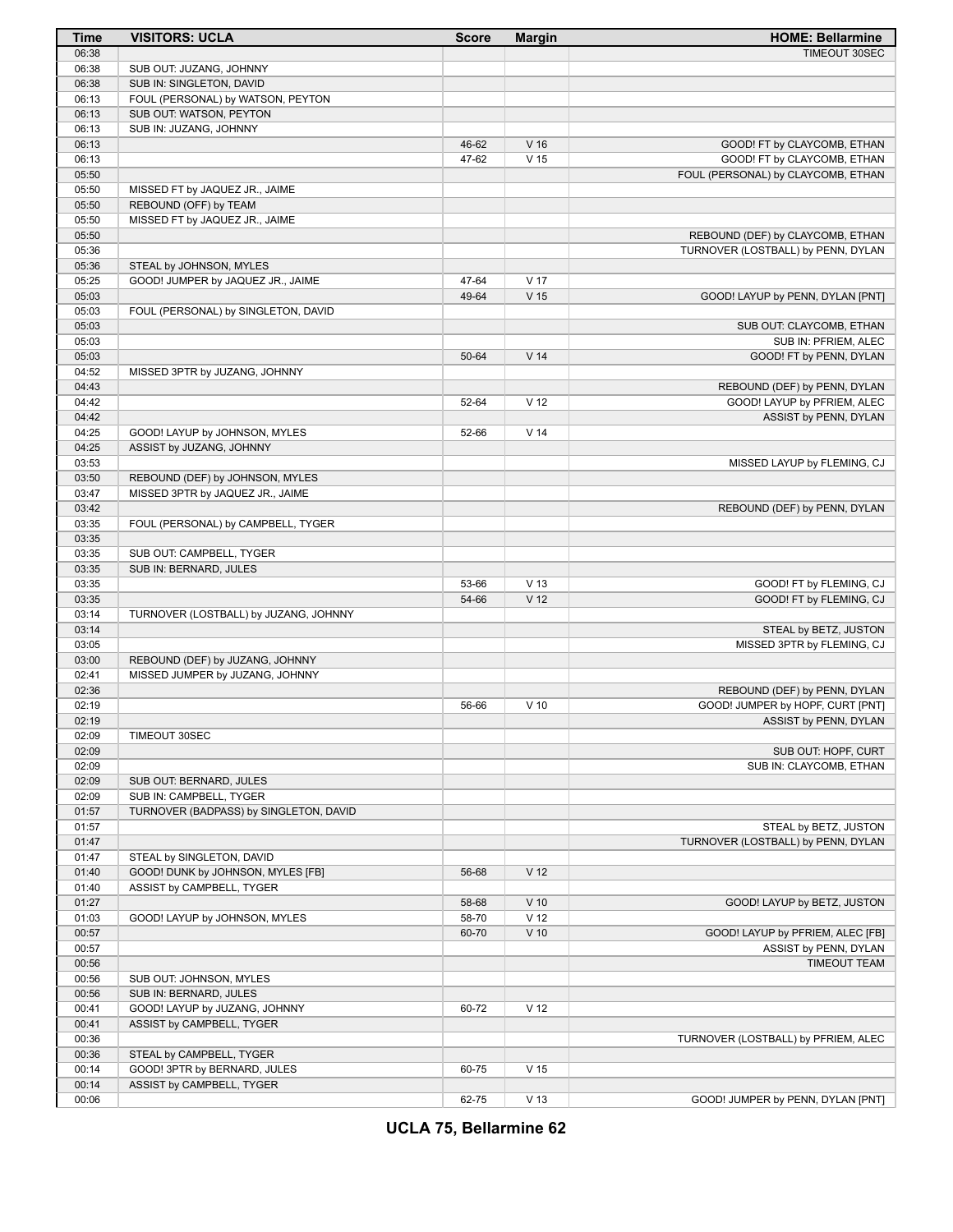| <b>Points (This Period)</b> | <b>UCL</b>     | BEL            |
|-----------------------------|----------------|----------------|
| In the Paint                | 28             | 22             |
| Off Turns                   | 18             | 5              |
| 2nd Chance                  | 9              |                |
| <b>Fast Break</b>           | 6              |                |
| Bench                       | 17             |                |
| Per Poss                    | 1.114<br>19/35 | 1.121<br>18/33 |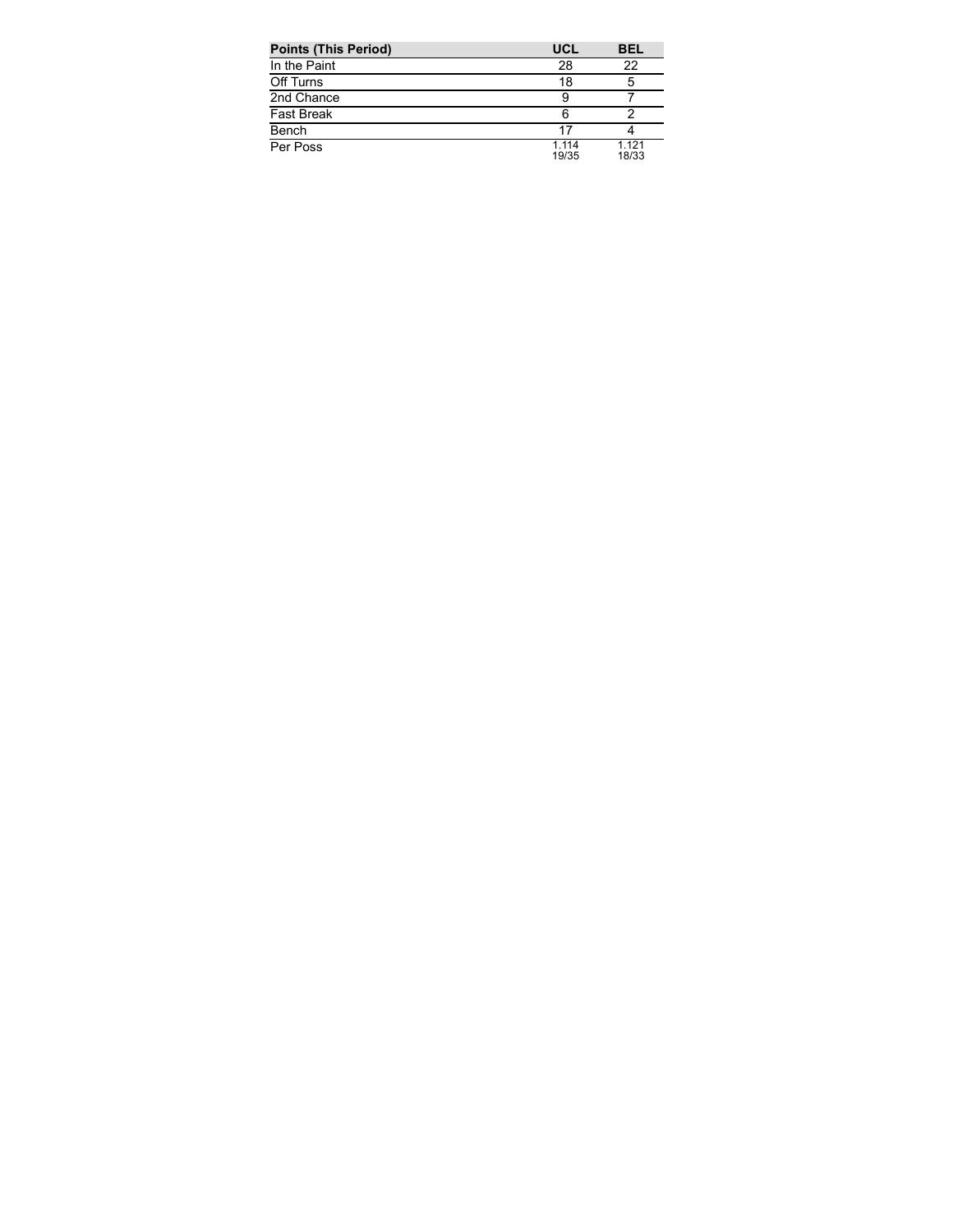#### **Official Scoring/Possession Reference Chart UCLA vs Bellarmine Period 1 November 22, 2021 at T-Mobile Arena - Las Vegas**



#### **Period 1**

<mark>Starters:</mark><br>UCLA: 1 BERNARD,JULES (G); 3 JUZANG,JOHNNY (G); 10 CAMPBELL,TYGER (G); 15 JOHNSON,MYLES (C); 24 JAQUEZ JR.,JAIME (G);<br>**Bellarmine**: 0 CLAYCOMB,ETHAN (F); 1 BETZ,JUSTON (G); 13 PENN,DYLAN (G); 25 FLEMING,CJ (G);

| <b>Time</b> | <b>VISITORS: UCLA</b>                 | <b>Score</b> | <b>Margin</b>   | <b>HOME: Bellarmine</b>              |
|-------------|---------------------------------------|--------------|-----------------|--------------------------------------|
| 19:14       |                                       | $1-0$        | H <sub>1</sub>  | GOOD! FT by HOPF, CURT               |
| 19:14       |                                       | $2 - 0$      | H <sub>2</sub>  | GOOD! FT by HOPF, CURT               |
| 18:29       |                                       | $4-0$        | H <sub>4</sub>  | GOOD! JUMPER by PENN, DYLAN [PNT]    |
| 18:05       | GOOD! 3PTR by JUZANG, JOHNNY          | $4 - 3$      | H <sub>1</sub>  |                                      |
| 16:21       | GOOD! 3PTR by JUZANG, JOHNNY [FB]     | $4-6$        | V <sub>2</sub>  |                                      |
| 16:04       |                                       | $6-6$        | $\mathsf{T}$    | GOOD! LAYUP by CLAYCOMB, ETHAN [PNT] |
| 14:58       | GOOD! DUNK by CLARK, JAYLEN [PNT]     | $6 - 8$      | V <sub>2</sub>  |                                      |
| 14:22       | GOOD! LAYUP by CLARK, JAYLEN [PNT]    | $6 - 10$     | V <sub>4</sub>  |                                      |
| 12:54       |                                       | $8 - 10$     | V <sub>2</sub>  | GOOD! LAYUP by HOPF, CURT            |
| 12:27       | GOOD! JUMPER by SINGLETON, DAVID      | $8 - 12$     | V <sub>4</sub>  |                                      |
| 12:01       | GOOD! JUMPER by BERNARD, JULES        | $8 - 14$     | $V_6$           |                                      |
| 11:09       | GOOD! JUMPER by WATSON, PEYTON        | $8 - 16$     | V8              |                                      |
| 10:30       | GOOD! 3PTR by SINGLETON, DAVID        | $8 - 19$     | V <sub>11</sub> |                                      |
| 09:58       | GOOD! DUNK by WATSON, PEYTON [FB/PNT] | $8 - 21$     | V <sub>13</sub> |                                      |
| 09:39       |                                       | $10 - 21$    | $V$ 11          | GOOD! LAYUP by PFRIEM, ALEC          |
| 09:22       | GOOD! DUNK by WATSON, PEYTON          | $10 - 23$    | V <sub>13</sub> |                                      |
| 07:47       | GOOD! 3PTR by WATSON, PEYTON          | 10-26        | V <sub>16</sub> |                                      |
| 05:48       | GOOD! 3PTR by SINGLETON, DAVID        | 10-29        | V 19            |                                      |
| 05:03       |                                       | 13-29        | V <sub>16</sub> | GOOD! 3PTR by FLEMING, CJ            |
| 04:24       |                                       | 15-29        | V <sub>14</sub> | GOOD! JUMPER by PENN, DYLAN          |
| 03:21       |                                       | 16-29        | V <sub>13</sub> | GOOD! FT by CLAYCOMB, ETHAN [FB]     |
| 03:21       |                                       | 17-29        | V <sub>12</sub> | GOOD! FT by CLAYCOMB, ETHAN [FB]     |
| 02:27       |                                       | 19-29        | $V$ 10          | GOOD! JUMPER by BETZ, JUSTON         |
| 02:01       | GOOD! 3PTR by JUZANG, JOHNNY          | 19-32        | V <sub>13</sub> |                                      |
| 01:38       | GOOD! LAYUP by CLARK, JAYLEN [PNT]    | 19-34        | V <sub>15</sub> |                                      |
| 01:30       |                                       | $21 - 34$    | V <sub>13</sub> | GOOD! LAYUP by PFRIEM, ALEC [FB]     |
| 00:40       |                                       | 23-34        | V <sub>11</sub> | GOOD! LAYUP by HOPF, CURT            |
| 00:17       | GOOD! LAYUP by JUZANG, JOHNNY [PNT]   | 23-36        | V <sub>13</sub> |                                      |
| 00:04       |                                       | 25-36        | $V$ 11          | GOOD! JUMPER by FLEMING, CJ          |

**UCLA 36, Bellarmine 25**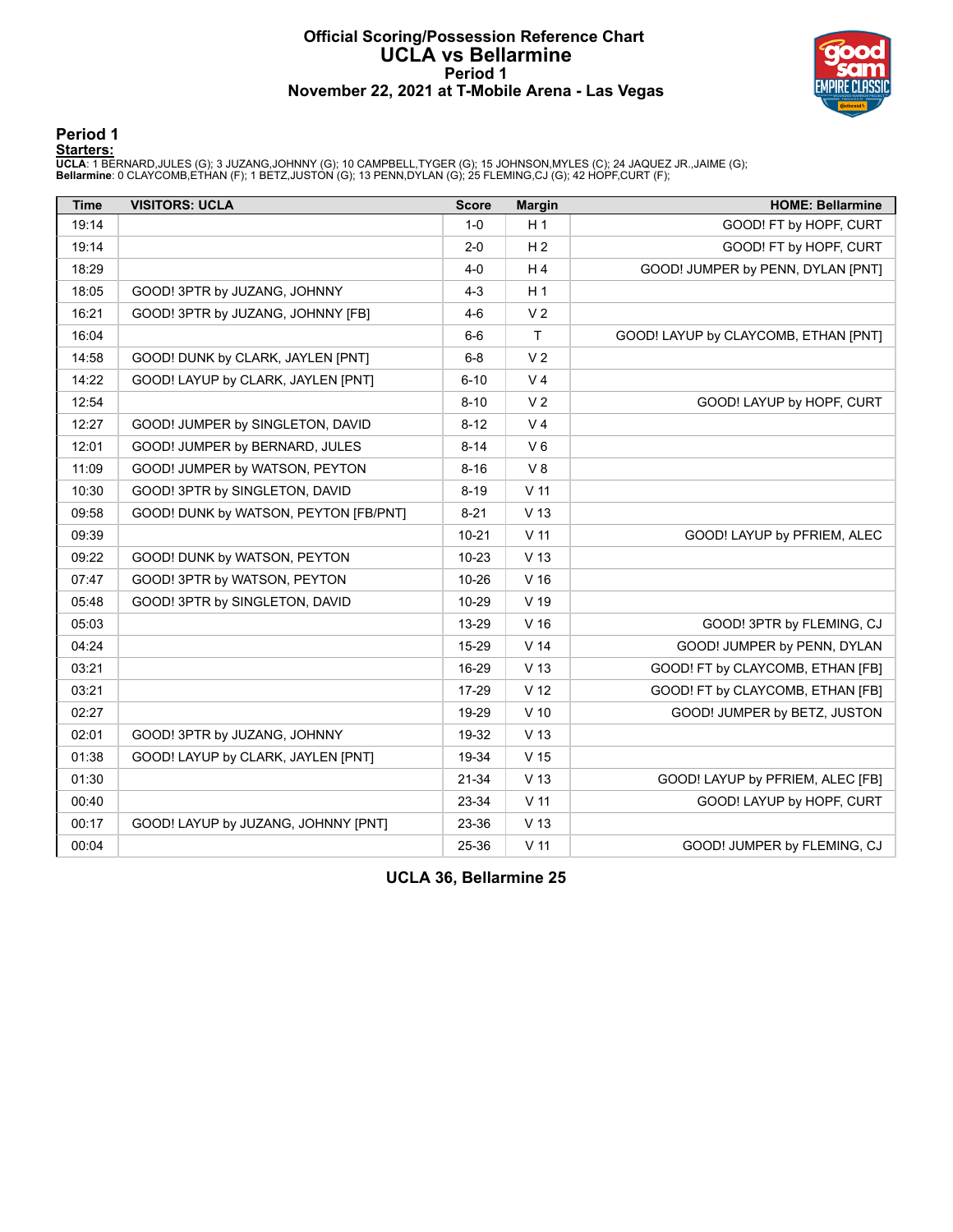### **Official Scoring/Possession Reference Chart UCLA vs Bellarmine Period 2 November 22, 2021 at T-Mobile Arena - Las Vegas**



#### **Period 2**

#### **Starters:**

**UCLA**: 1 BERNARD,JULES (G); 3 JUZANG,JOHNNY (G); 10 CAMPBELL,TYGER (G); 15 JOHNSON,MYLES (C); 24 JAQUEZ JR.,JAIME (G);<br>**Bellarmine**: 0 CLAYCOMB,ETHAN (F); 1 BETZ,JUSTON (G); 13 PENN,DYLAN (G); 25 FLEMING,CJ (G); 42 HOPF,C

| <b>Time</b> | <b>VISITORS: UCLA</b>                 | <b>Score</b> | <b>Margin</b>   | <b>HOME: Bellarmine</b>           |
|-------------|---------------------------------------|--------------|-----------------|-----------------------------------|
| 19:47       | GOOD! LAYUP by WATSON, PEYTON [PNT]   | 25-38        | V <sub>13</sub> |                                   |
| 19:14       | GOOD! LAYUP by JAQUEZ JR., JAIME [FB] | 25-40        | V <sub>15</sub> |                                   |
| 18:41       | GOOD! FT by JOHNSON, MYLES            | 25-41        | V <sub>16</sub> |                                   |
| 18:20       | GOOD! JUMPER by WATSON, PEYTON [PNT]  | 25-43        | $V$ 18          |                                   |
| 18:07       | GOOD! LAYUP by CAMPBELL, TYGER [FB]   | 25-45        | V <sub>20</sub> |                                   |
| 17:21       |                                       | 27-45        | V <sub>18</sub> | GOOD! LAYUP by HOPF, CURT         |
| 16:58       | GOOD! LAYUP by JOHNSON, MYLES         | 27-47        | V <sub>20</sub> |                                   |
| 16:21       | GOOD! JUMPER by WATSON, PEYTON [PNT]  | 27-49        | V <sub>22</sub> |                                   |
| 15:57       |                                       | 28-49        | V <sub>21</sub> | GOOD! FT by FLEMING, CJ           |
| 15:57       |                                       | 29-49        | V <sub>20</sub> | GOOD! FT by FLEMING, CJ           |
| 15:44       | GOOD! 3PTR by SINGLETON, DAVID        | 29-52        | V <sub>23</sub> |                                   |
| 15:21       |                                       | 32-52        | V <sub>20</sub> | GOOD! 3PTR by FLEMING, CJ         |
| 14:14       | GOOD! LAYUP by SINGLETON, DAVID       | 32-54        | V <sub>22</sub> |                                   |
| 14:03       |                                       | 33-54        | V <sub>21</sub> | GOOD! FT by PENN, DYLAN           |
| 14:03       |                                       | 34-54        | V <sub>20</sub> | GOOD! FT by PENN, DYLAN           |
| 13:37       |                                       | 36-54        | V <sub>18</sub> | GOOD! JUMPER by PENN, DYLAN [PNT] |
| 13:00       | GOOD! LAYUP by NWUBA, KENNETH         | 36-56        | V <sub>20</sub> |                                   |
| 12:03       |                                       | 38-56        | V <sub>18</sub> | GOOD! LAYUP by PENN, DYLAN        |
| 11:09       | GOOD! JUMPER by WATSON, PEYTON        | 38-58        | V <sub>20</sub> |                                   |
| 09:54       |                                       | 41-58        | V <sub>17</sub> | GOOD! 3PTR by CLAYCOMB, ETHAN     |
| 09:14       |                                       | 43-58        | V <sub>15</sub> | GOOD! JUMPER by PENN, DYLAN [PNT] |
| 08:21       |                                       | 45-58        | V <sub>13</sub> | GOOD! JUMPER by PENN, DYLAN [PNT] |
| 07:10       | GOOD! JUMPER by WATSON, PEYTON [PNT]  | 45-60        | V <sub>15</sub> |                                   |
| 06:40       | GOOD! LAYUP by JAQUEZ JR., JAIME      | 45-62        | V <sub>17</sub> |                                   |
| 06:13       |                                       | 46-62        | V <sub>16</sub> | GOOD! FT by CLAYCOMB, ETHAN       |
| 06:13       |                                       | 47-62        | V <sub>15</sub> | GOOD! FT by CLAYCOMB, ETHAN       |
| 05:25       | GOOD! JUMPER by JAQUEZ JR., JAIME     | 47-64        | V <sub>17</sub> |                                   |
| 05:03       |                                       | 49-64        | $V$ 15          | GOOD! LAYUP by PENN, DYLAN [PNT]  |
| 05:03       |                                       | 50-64        | V <sub>14</sub> | GOOD! FT by PENN, DYLAN           |
| 04:42       |                                       | 52-64        | V <sub>12</sub> | GOOD! LAYUP by PFRIEM, ALEC       |
| 04:25       | GOOD! LAYUP by JOHNSON, MYLES         | 52-66        | V <sub>14</sub> |                                   |
| 03:35       |                                       | 53-66        | V <sub>13</sub> | GOOD! FT by FLEMING, CJ           |
| 03:35       |                                       | 54-66        | V <sub>12</sub> | GOOD! FT by FLEMING, CJ           |
| 02:19       |                                       | 56-66        | $V$ 10          | GOOD! JUMPER by HOPF, CURT [PNT]  |
| 01:40       | GOOD! DUNK by JOHNSON, MYLES [FB]     | 56-68        | V <sub>12</sub> |                                   |
| 01:27       |                                       | 58-68        | $V$ 10          | GOOD! LAYUP by BETZ, JUSTON       |
| 01:03       | GOOD! LAYUP by JOHNSON, MYLES         | 58-70        | V <sub>12</sub> |                                   |
| 00:57       |                                       | 60-70        | $V$ 10          | GOOD! LAYUP by PFRIEM, ALEC [FB]  |
| 00:41       | GOOD! LAYUP by JUZANG, JOHNNY         | 60-72        | V <sub>12</sub> |                                   |
| 00:14       | GOOD! 3PTR by BERNARD, JULES          | 60-75        | V <sub>15</sub> |                                   |
| 00:06       |                                       | 62-75        | V <sub>13</sub> | GOOD! JUMPER by PENN, DYLAN [PNT] |

**UCLA 75, Bellarmine 62**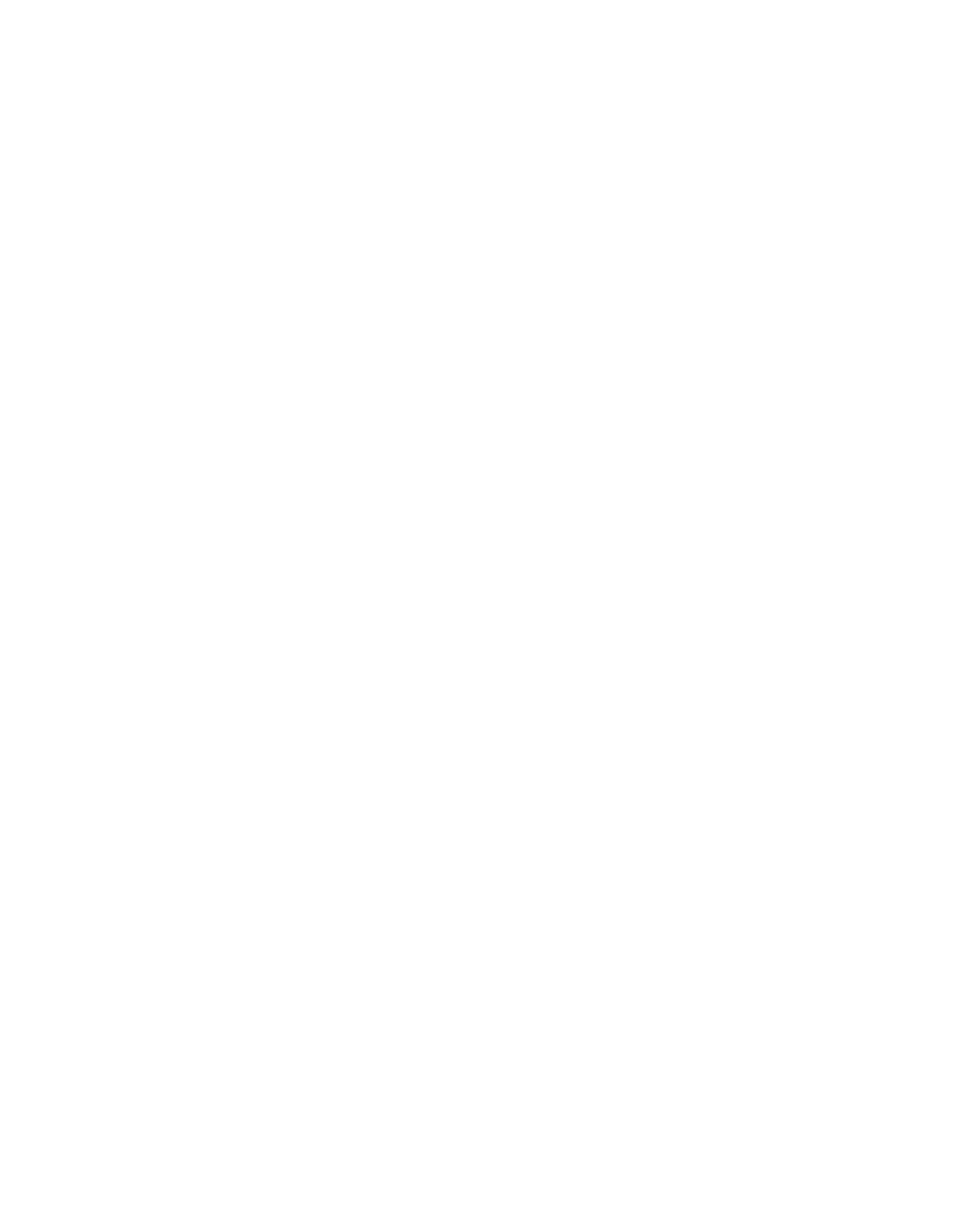#### **Official Substitutions Log UCLA vs Bellarmine Period 1 November 22, 2021 at T-Mobile Arena - Las Vegas**

| <b>VISITORS: UCLA</b>         | <b>Time</b> | <b>Score</b> | <b>HOME: Bellarmine</b>  |
|-------------------------------|-------------|--------------|--------------------------|
| 1 BERNARD, JULES              |             |              | 0 CLAYCOMB, ETHAN        |
| 3 JUZANG, JOHNNY              |             |              | 1 BETZ, JUSTON           |
| 10 CAMPBELL, TYGER            |             |              | 13 PENN, DYLAN           |
| 15 JOHNSON, MYLES             |             |              | 25 FLEMING, CJ           |
| 24 JAQUEZ JR., JAIME          |             |              | 42 HOPF, CURT            |
| SUB OUT: 15 JOHNSON, MYLES    | 19:14       | $0 - 1$      |                          |
| SUB IN: 14 NWUBA, KENNETH     | 19:14       |              |                          |
| SUB OUT: 14 NWUBA, KENNETH    | 16:36       | $3 - 4$      |                          |
| SUB IN: 0 CLARK, JAYLEN       | 16:36       |              |                          |
|                               | 15:02       | $6-6$        | SUB OUT: FLEMING,CJ      |
|                               | 15:02       |              | SUB OUT: HOPF, CURT      |
|                               | 15:02       |              | SUB IN: PFRIEM, ALEC     |
|                               | 15:02       |              | SUB IN: TIPTON, GARRETT  |
| SUB OUT: 1 BERNARD, JULES     | 15:02       |              |                          |
| SUB IN: 34 SINGLETON, DAVID   | 15:02       |              |                          |
|                               | 13:11       | $10-6$       | SUB OUT: CLAYCOMB, ETHAN |
|                               | 13:11       |              | SUB OUT: BETZ, JUSTON    |
|                               | 13:11       |              | SUB IN: FLEMING,CJ       |
|                               | 13:11       |              | SUB IN: HOPF, CURT       |
| SUB OUT: 3 JUZANG, JOHNNY     | 13:11       |              |                          |
| SUB OUT: 10 CAMPBELL, TYGER   | 13:11       |              |                          |
| SUB OUT: 24 JAQUEZ JR., JAIME | 13:11       |              |                          |
| SUB IN: 1 BERNARD, JULES      | 13:11       |              |                          |
| SUB IN: 15 JOHNSON, MYLES     | 13:11       |              |                          |
| SUB IN: 23 WATSON, PEYTON     | 13:11       |              |                          |
|                               | 11:11       | $14 - 8$     | SUB OUT: TIPTON, GARRETT |
|                               | 11:11       |              | SUB IN: CLAYCOMB, ETHAN  |
| SUB OUT: 0 CLARK, JAYLEN      | 11:11       |              |                          |
| SUB IN: 24 JAQUEZ JR., JAIME  | 11:11       |              |                          |
|                               | 09:55       | $21 - 8$     | SUB OUT: PENN, DYLAN     |
|                               | 09:55       |              | SUB IN: BETZ, JUSTON     |
| SUB OUT: 34 SINGLETON, DAVID  | 09:55       |              |                          |
| SUB IN: 3 JUZANG, JOHNNY      | 09:55       |              |                          |
|                               | 08:29       | $23-10$      | SUB OUT: PFRIEM, ALEC    |
|                               | 08:29       |              | SUB IN: PENN, DYLAN      |
| SUB OUT: 1 BERNARD, JULES     | 08:29       |              |                          |
| SUB OUT: 15 JOHNSON, MYLES    | 08:29       |              |                          |
| SUB IN: 0 CLARK, JAYLEN       | 08:29       |              |                          |
| SUB IN: 10 CAMPBELL, TYGER    | 08:29       |              |                          |
| SUB OUT: 3 JUZANG, JOHNNY     | 06:24       | $26-10$      |                          |
| SUB OUT: 23 WATSON, PEYTON    | 06:24       |              |                          |
| SUB IN: 1 BERNARD, JULES      | 06:24       |              |                          |
| SUB IN: 34 SINGLETON, DAVID   | 06:24       |              |                          |
| SUB OUT: 0 CLARK, JAYLEN      | 05:56       | $26-10$      |                          |
| SUB IN: 15 JOHNSON, MYLES     | 05:56       |              |                          |
|                               | 05:28       | 29-10        | SUB OUT: HOPF, CURT      |
|                               | 05:28       |              | SUB IN: DEVAULT, SAM     |
|                               | 03:21       | 29-15        | SUB OUT: PENN, DYLAN     |
|                               | 03:21       |              | SUB IN: PFRIEM, ALEC     |
| SUB OUT: 1 BERNARD, JULES     | 03:21       |              |                          |
| SUB OUT: 34 SINGLETON, DAVID  | 03:21       |              |                          |
| SUB IN: 3 JUZANG, JOHNNY      | 03:21       |              |                          |
| SUB IN: 13 KYMAN, JAKE        | 03:21       |              |                          |
|                               | 01:45       | $32 - 19$    | SUB OUT: DEVAULT, SAM    |
|                               | 01:45       |              | SUB OUT: FLEMING,CJ      |
|                               | 01:45       |              | SUB IN: PENN, DYLAN      |
|                               | 01:45       |              | SUB IN: HOPF, CURT       |
| SUB OUT: 13 KYMAN, JAKE       | 01:45       |              |                          |
| SUB OUT: 15 JOHNSON, MYLES    | 01:45       |              |                          |
| SUB IN: 0 CLARK, JAYLEN       | 01:45       |              |                          |
| SUB IN: 23 WATSON, PEYTON     | 01:45       |              |                          |
|                               | 00:50       | 34-21        | SUB OUT: PENN, DYLAN     |
|                               | 00:50       |              | SUB IN: FLEMING,CJ       |
| SUB OUT: 10 CAMPBELL, TYGER   | 00:50       |              |                          |
| SUB IN: 34 SINGLETON, DAVID   | 00:50       |              |                          |
| SUB OUT: 0 CLARK, JAYLEN      | 00:50       |              |                          |
| SUB IN: 15 JOHNSON, MYLES     | 00:50       |              |                          |